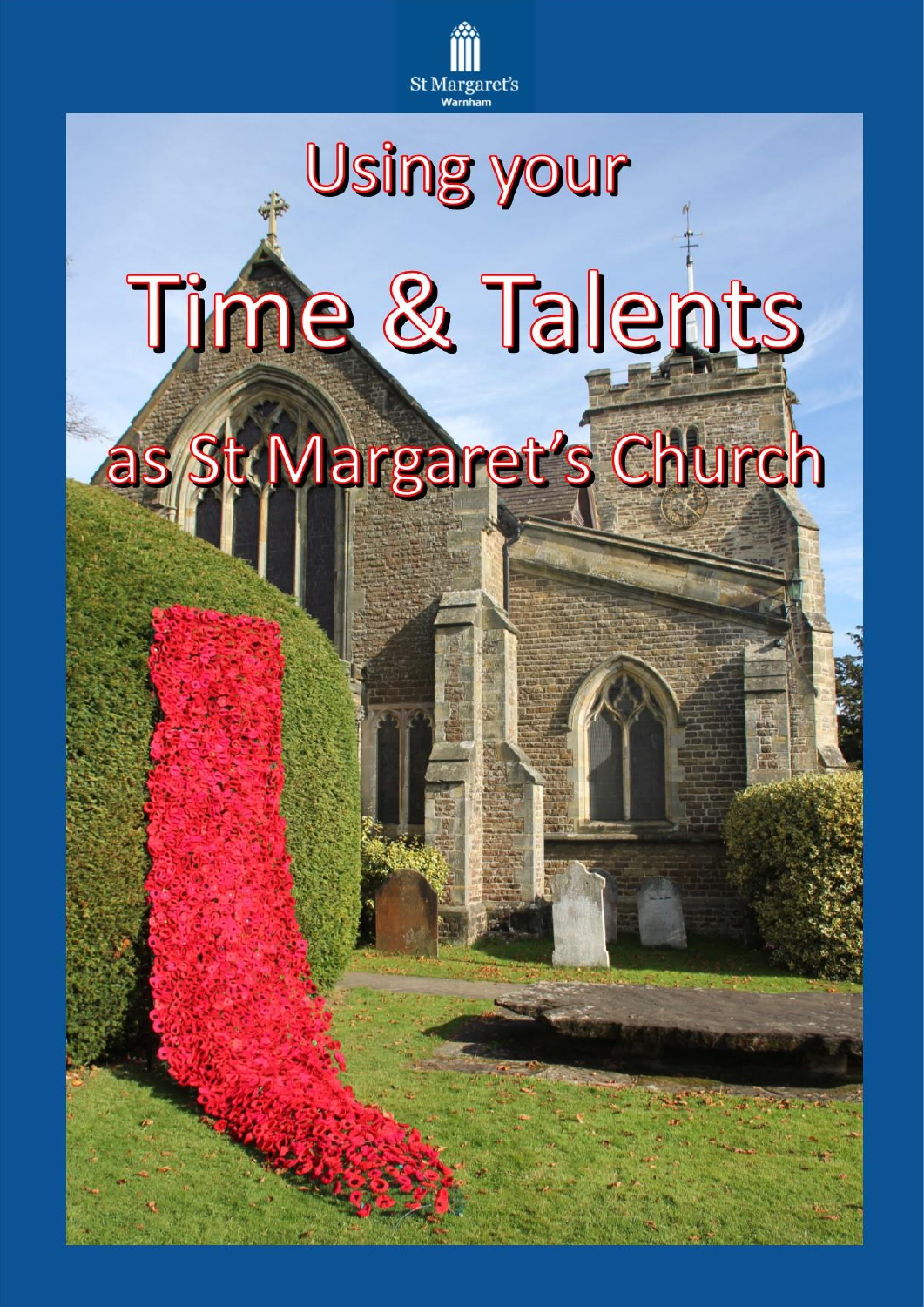

# **Welcome to St. Margaret's, Warnham and this compilation of our activities, which we have entitled 'Time and Talents'.**

As God's church in this place, we exist to worship Him and to share his goodness with the whole community. We do this by using the gifts and abilities that He has given us in a myriad ways: in offering services and all that goes in to them; in being 'good neighbours' and friends, supporting young and old alike in partnership; in teaching and learning; in maintaining the buildings as a shared amenity and place of meeting, sanctuary and prayer.

All is given freely and generously, and it is the goodwill, energy and loyalty of our hundreds of volunteers that enables the church to function. We are thankful for each person and their contribution, whatever it may be, in sustaining and growing St. Margaret's – and in working towards the coming of God's kingdom.

You will find on the following pages some of the ways in which together we serve God and one another; using our particular abilities for the benefit of all. I hope you enjoy reading, and if you feel called to join in, please contact the person indicated, or talk to me .

*'Like good stewards of the manifold grace of God, serve one another with whatever gift each of you has received.'* 1 Peter 4:10

With thanks and all best wishes

Jules Arkames

Revd Jules A. Barnes Priest in Charge, St Margaret's Warnham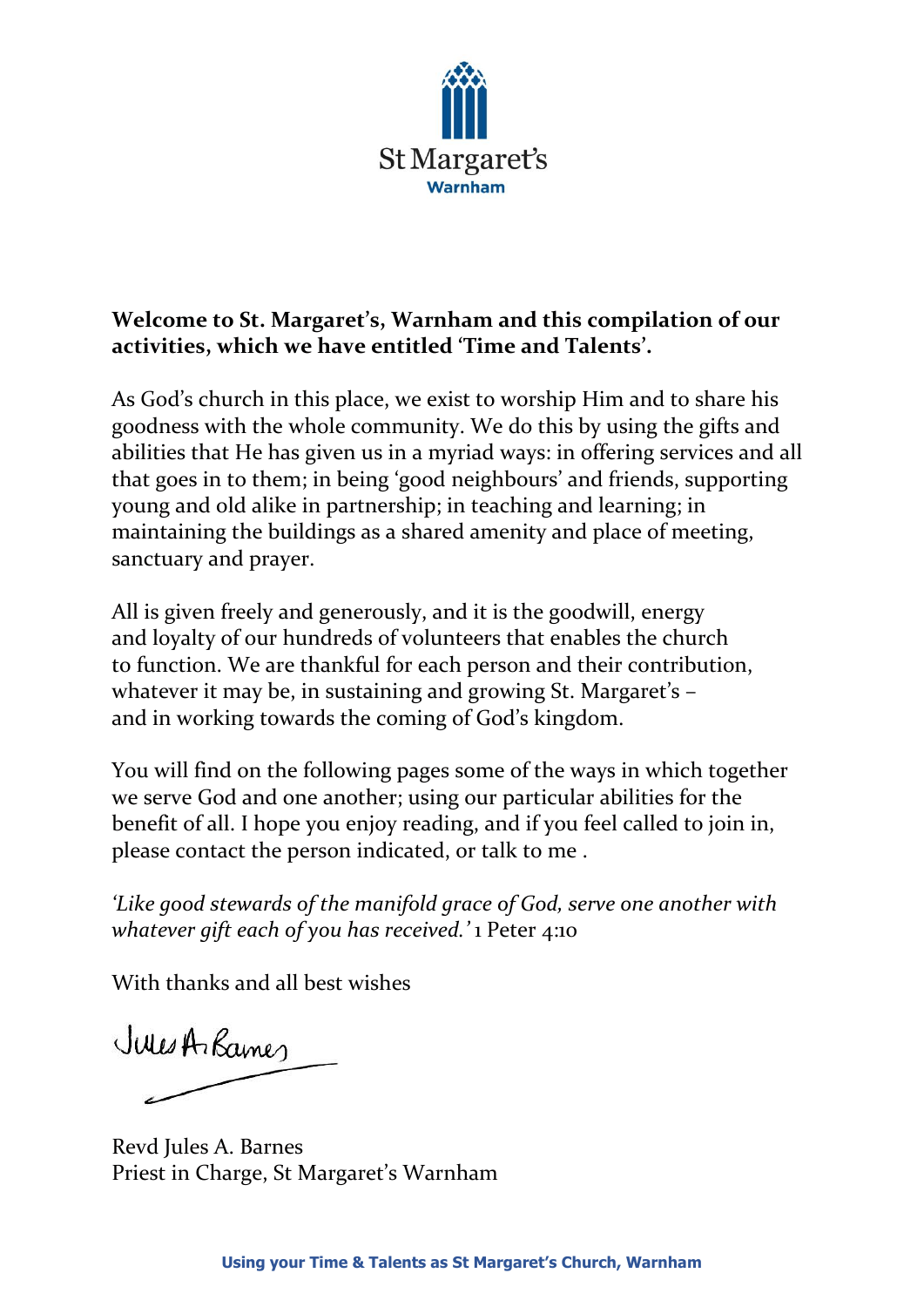

# **Contents**

|                                                     | Page           |
|-----------------------------------------------------|----------------|
| Worship                                             |                |
| <b>Bell Ringing</b><br>$\bullet$                    | 4              |
| Choir<br>٠                                          | 5              |
| <b>Intercessors</b><br>٠                            | 6              |
| Readers                                             | 7              |
| <b>Sidespeople and Welcomers</b><br>٠               | 8              |
| <b>Worship Band</b><br>$\bullet$                    | 9              |
| <b>Children and Young People</b>                    |                |
| <b>Icthus</b>                                       | 10             |
| <u>JaM Club - Jesus and Me</u><br>$\bullet$         | 11             |
| <b>Messy Church</b><br>٠                            | 12             |
| Warnham Bambies - Mothers and Toddlers<br>$\bullet$ | 13             |
| <b>Faith and Prayer</b>                             |                |
| <b>Prayer Groups</b><br>$\bullet$                   | 14             |
| <b>Private Intercessions</b><br>$\bullet$           | 15             |
| <b>Study Group</b><br>$\bullet$                     | 16             |
| Looking after St Margaret's                         |                |
| <b>Church Cleaning</b><br>$\bullet$                 | 17             |
| <b>Church Flowers</b><br>٠                          | 18             |
| Churchyard<br>$\bullet$                             | 19             |
| <b>Parish Room Cleaning</b><br>$\bullet$            | 20             |
| <b>Reaching out</b>                                 |                |
| <b>Christian Aid</b><br>$\bullet$                   | 21             |
| <b>Family Support Work</b><br>٠                     | 22             |
| <b>Friday Forum</b><br>٠                            | 23             |
| <b>Horsham Churches Together</b><br>$\bullet$       | 24             |
| <b>Night Shelter</b><br>٠                           | 25             |
| <b>Orchard Lodge</b>                                | 26             |
| <b>Pastoral Team</b>                                | 27             |
| <b>Warnham Warbler</b>                              | 28             |
| <b>Warnham Warbler Proof Reading / Collection</b>   | 29             |
| <b>Social</b>                                       |                |
| <b>Church Bazaar</b><br>$\bullet$                   | 30             |
| Coffee/Tea after Church<br>$\bullet$                | 3 <sup>1</sup> |
| <b>Lent Lunches</b>                                 | 3 <sup>2</sup> |
| <b>Lunch Club</b>                                   | 33             |
| <b>Social Committee</b>                             | 34             |

#### **Using your Time & Talents as St Margaret's Church, Warnham**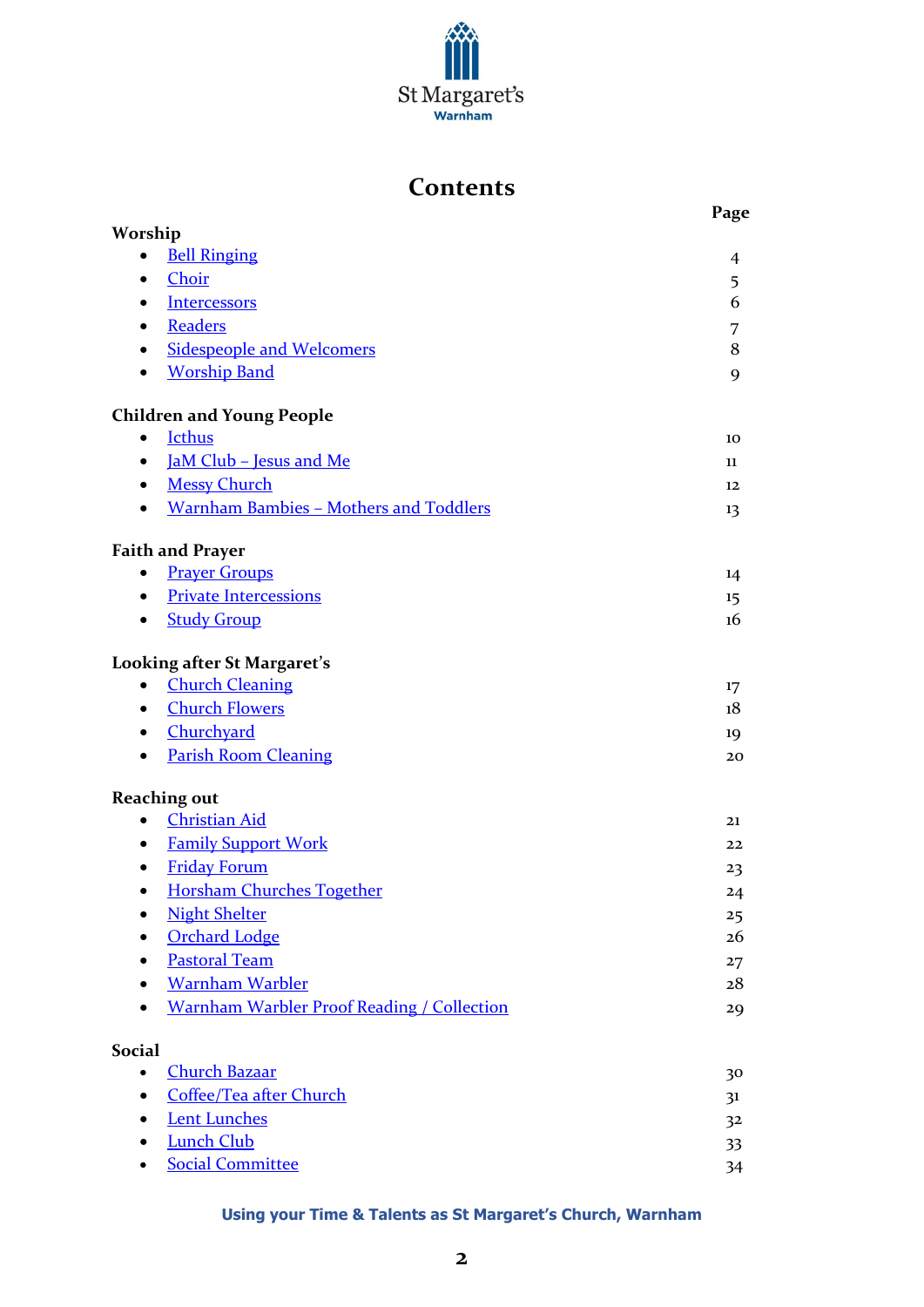

### **Contents**

|                                                   | Page           |
|---------------------------------------------------|----------------|
| <b>Bellringing</b>                                | $\overline{4}$ |
| Choir                                             | 5              |
| <b>Christian Aid</b>                              | 21             |
| <u>Church Bazaar</u>                              | 30             |
| <b>Church Cleaning</b>                            | 17             |
| <b>Church flowers</b>                             | 18             |
| <b>Churchyard</b>                                 | 19             |
| Coffee / Tea after Church                         | 31             |
| <b>Family Support Work</b>                        | 22             |
| <b>Friday Forum</b>                               | 23             |
| <b>Horsham Churches Together</b>                  | 24             |
| <b>Ichthus</b>                                    | 10             |
| <b>Intercessors</b>                               | 6              |
| <u><b>JaM Club - Jesus and Me</b></u>             | 11             |
| <b>Lent Lunches</b>                               | 32             |
| <b>Lunch Club</b>                                 | 33             |
| <b>Messy Church</b>                               | 12             |
| <b>Night Shelter</b>                              | 25             |
| <b>Orchard Lodge</b>                              | 26             |
| <b>Parish Room Cleaning</b>                       | 20             |
| <b>Pastoral Team</b>                              | 27             |
| <b>Prayer Groups</b>                              | 14             |
| <b>Private Intercessions</b>                      | 15             |
| <b>Readers</b>                                    | 7              |
| <b>Sidespeople and Welcomers</b>                  | 8              |
| <b>Social Committee</b>                           | 34             |
| <b>Study Group</b>                                | 16             |
| <u> Warnham Bambies – Mothers &amp; Toddlers</u>  | 13             |
| <b>Warnham Warbler</b>                            | 28             |
| <b>Warnham Warbler Proof Reading / Collection</b> | 29             |
| <b>Worship Band</b>                               | 9              |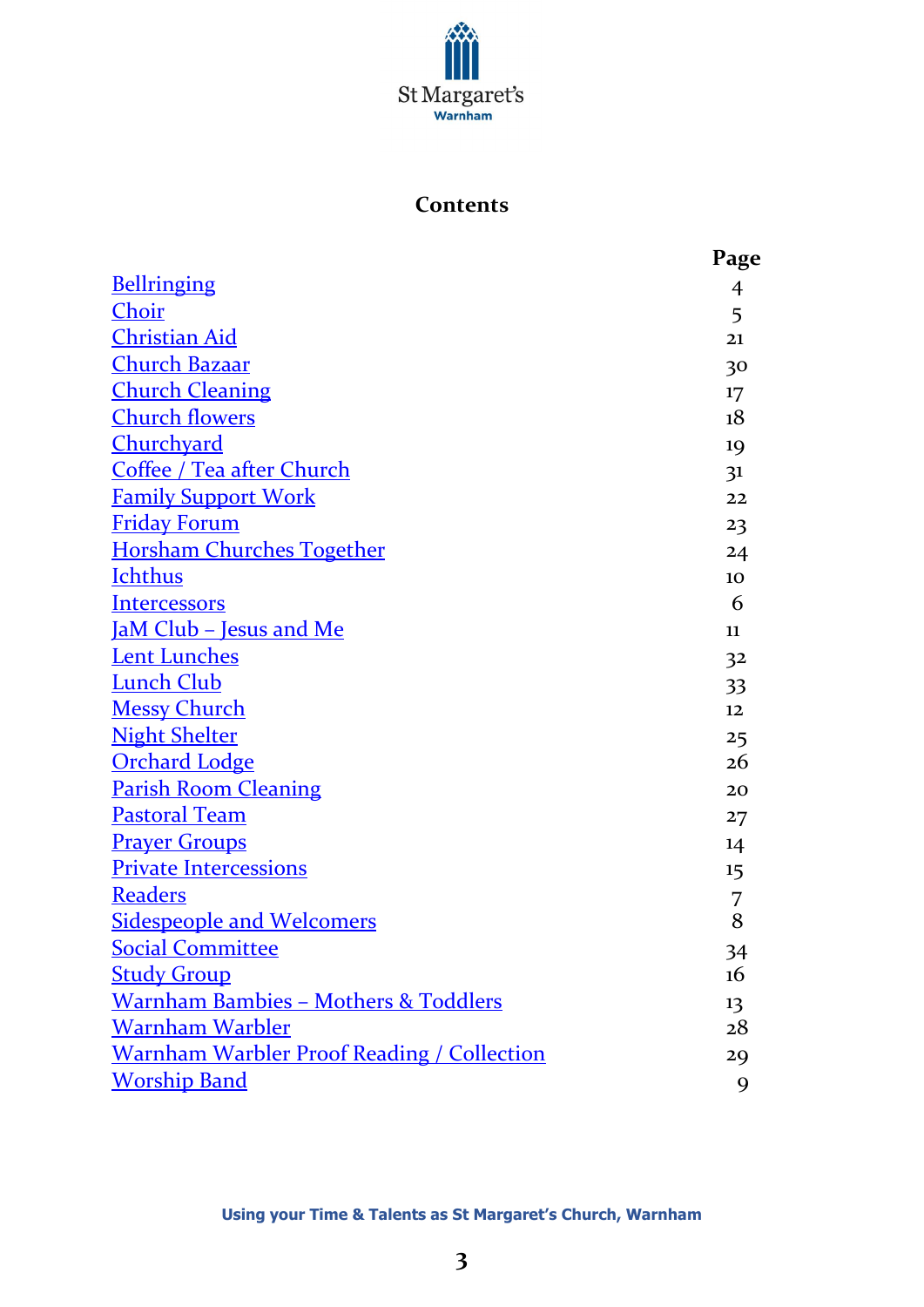

# **BELL RINGING**

<span id="page-4-0"></span>Church bell ringing in the English style is an art and science, which has its origins in the 16th Century. The art of handling a bell has remained the same since that time; the science has gradually expanded and continues to do so – as engineering has improved, so has the ease with which bells can be rung.

Bell ringing is open to anyone in reasonable health, as ringing requires skill rather than strength, so people of all ages can learn. Children should be at least 10 years old, but height rather than age is the determining factor.

The new recruit first learns to control the bell with the rope. Having accomplished this, he/she learns to ring the bell in time with others (Rounds). When this can be done well, the next step is to ring in set patterns (Call Changes and Method Ringing).

# *What do we do?*

**The main purpose of ringing church bells is to ring for services on Sundays and major festivals.** Bells are also rung for weddings and national or local events. You do not have to be there every time the bells are rung but as often as you can. This is because you are part of a team (band) and bell ringing is teamwork.

# *What would be expected of you?*

The minimum time is 9.15 to 10.00am for Sunday services and 7.30 to 9.30pm on Thursday for practice (but an earlier finish for children).

Bell ringing is done in a friendly atmosphere and is addictive enough for it to become an absorbing interest continuing well into old age.

# *Who can I contact?:*

Ann Lloyd [m.annlloyd@btinternet.com](mailto:m.annlloyd@btinternet.com)  $\bullet$  01403 267513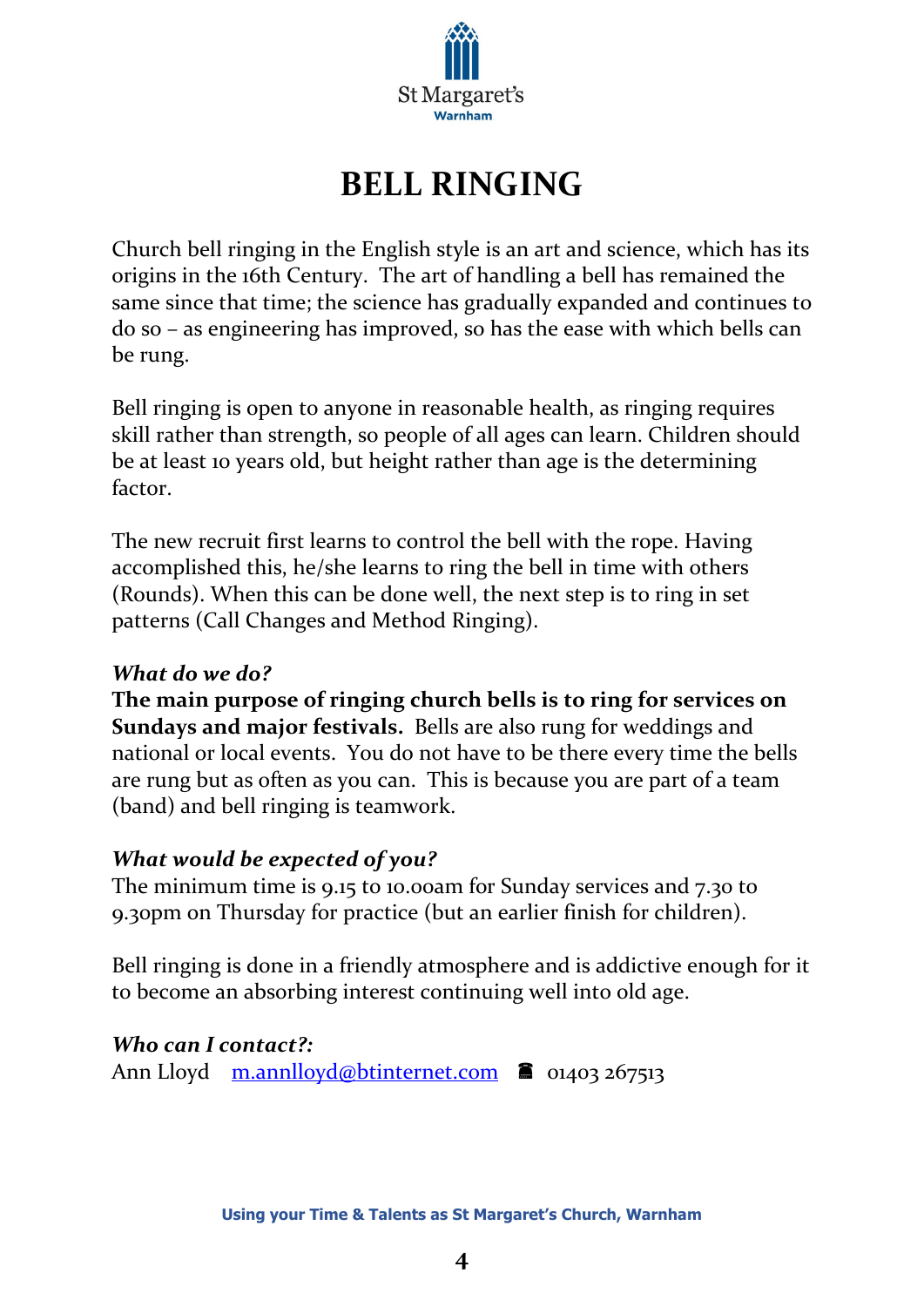

# **CHOIR**

### <span id="page-5-0"></span>*What do we do?*

There are currently 4 sopranos, 6 girl / boy trebles, 2 altos, 2 tenors and 3 basses in the choir. Some members of the congregation are willing to help out when we have music that requires extra forces, but we urgently need more children and adults, especially men, to sing regularly.

Not all members of the choir are confident sight-readers. Being a friendly group we help each other out, and socialise together as well. Choir members have the opportunity to follow the 'Voice for Life' scheme, a lifelong learning programme that helps the singer to progress in singing technique and understanding written music. A coloured ribbon and medal is earned at each stage completed.

# *What would be expected of you?*

Every Friday evening – choir practice 7.00-8.00pm (juniors 6.30-7.30pm) 2<sup>nd</sup>, 4<sup>th</sup>, 5<sup>th</sup> Sundays – Parish Communion 10.00am 2<sup>nd</sup> and 3<sup>rd</sup> Sundays – Evensong 6.30pm (over 16s only) Occasional weekday services on feast days at 7.30pm

The choir also sings at six to twelve weddings per year, mostly on Saturday afternoons.

If you are interested in joining the choir or just exploring the possibilities, please get in touch. We welcome all comers, regardless of experience.

# *Who can I contact?***:**

Jo Browse:  $\frac{\text{jobrowse@outlook.com}}{\text{000}}$  a 07530 123473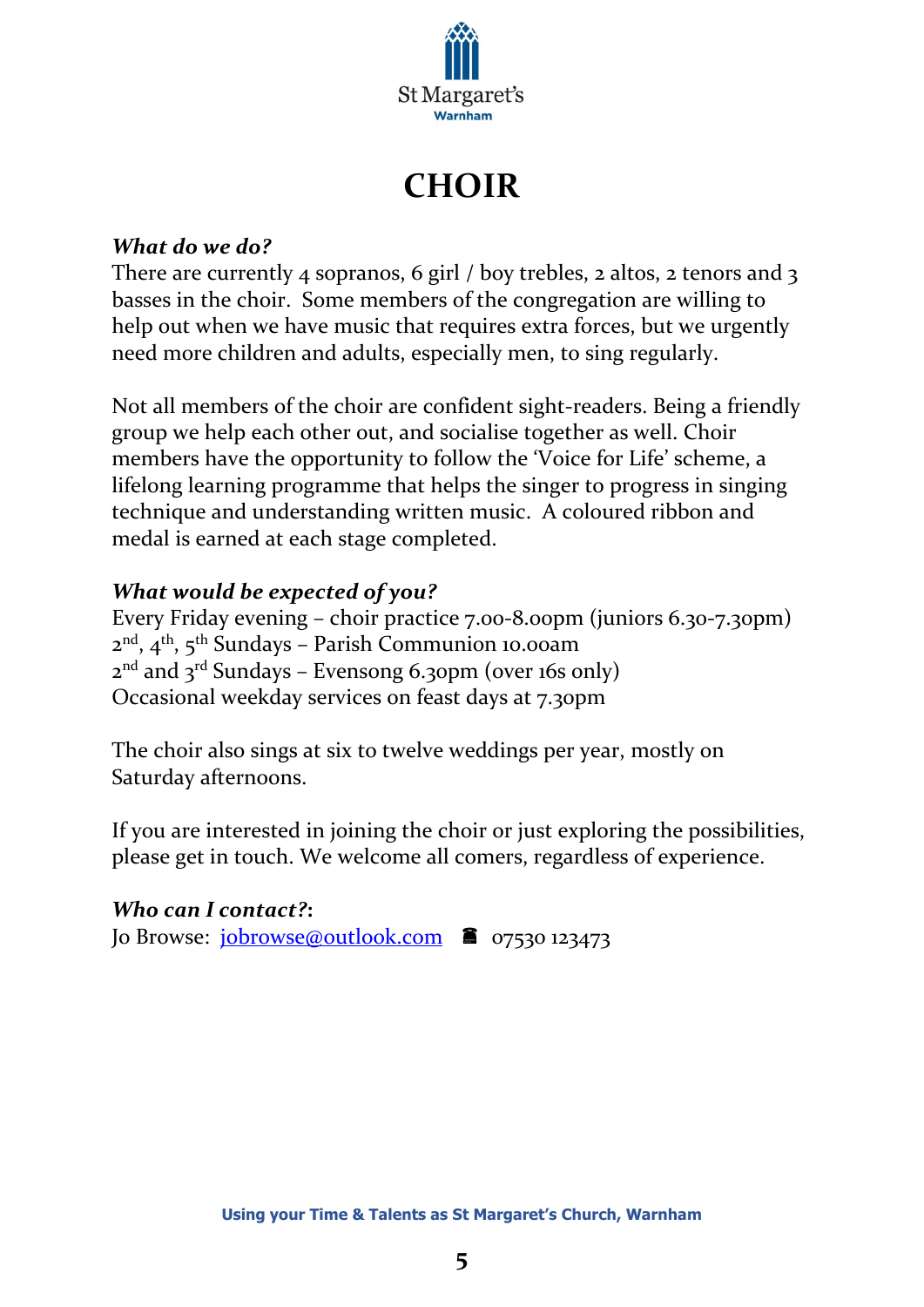

# **INTERCESSORS**

#### <span id="page-6-0"></span>*What do we do?*

Several people help to lead worship in church by writing and leading prayers of intercession. This usually happens at Parish Communion and on festivals. It is always good to hear different 'voices' leading prayers, and we encourage people to write prayers in their own style. Guidance can be given if required.

Revd Jules A. Barnes, Priest in Charge, will give help and guidance with preparing the intercessions, if this is required.

### *What would be expected of you?*

At present intercessors are only needed on two Sundays per month and on major festivals so your 'turn' will not come around too often!

#### *Who can I contact?***:**

**Margaret Oram** [meoram@tesco.net](mailto:meoram@tesco.net) **01403 269743**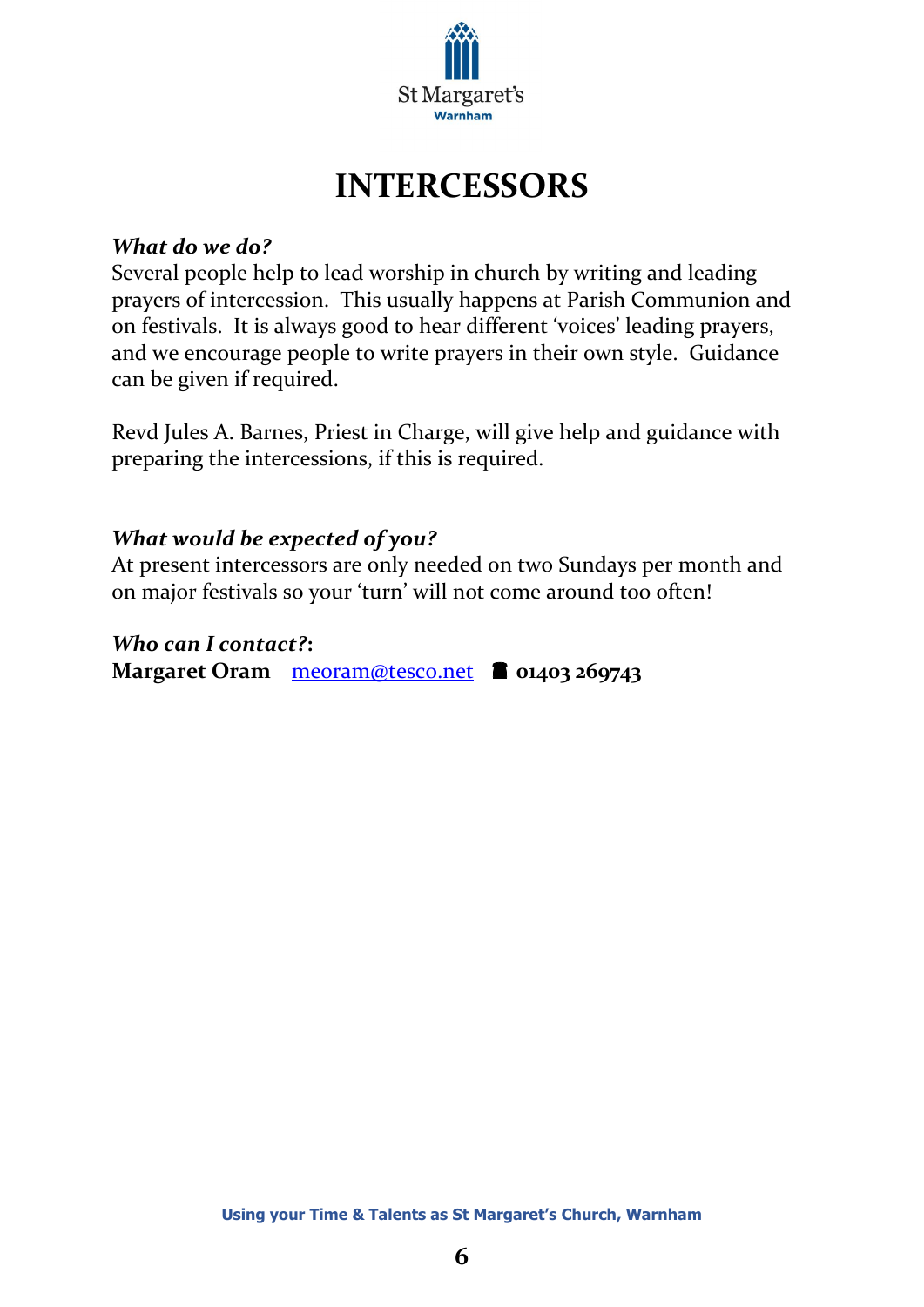

# **READERS**

### <span id="page-7-0"></span>*What do we do?*

Good readers are needed at all services to read the Bible passages. If you enjoy reading aloud and can bring a passage to life, this could be an important task you could do.

# *What would be expected of you?*

We have a group of volunteers who read the lessons at the 8.00am Holy Communion Service, 10.00am Parish Communion and 6.30pm Evensong. 8.00am and Evensong both need more volunteers. There are also opportunities to read at special mid-week services.

# *Who can I contact?:*

Margaret Oram [meoram@tesco.net](mailto:meoram@tesco.net) <sup>2</sup> 01403 269743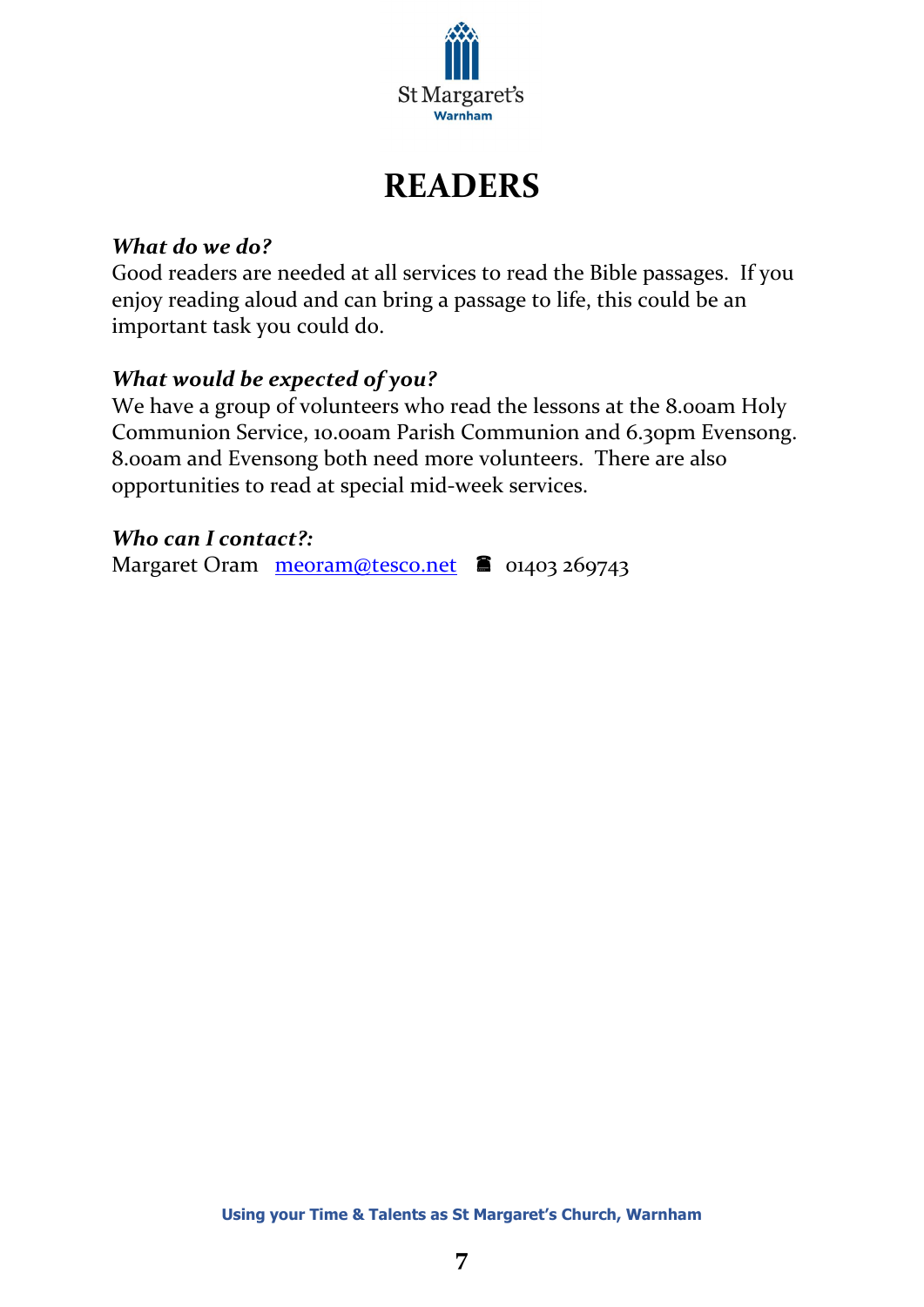

# **SIDESPEOPLE / WELCOMERS**

#### <span id="page-8-0"></span>*What do we do?*

Sidespeople are the first contacts that people attending services have with the church and consequently perform a vital role. Their practical duties are giving out books, helping people find places to sit, taking the collection, clearing up after the service and counting the collection. They also have an important pastoral role in giving a warm, friendly welcome to people as they arrive and particularly spotting and looking after newcomers and visitors. To help us do this better, at the 10.00am service, which is the most crowded, we provide an extra sidesman to be a welcomer. This person has no practical duties and is purely there to chat to people and help newcomers feel at home. It is a sensitive task, as not everybody wants to be effusively welcomed when they first come, so knowing when tactfully to allow somebody space to be quiet is an important part of the job.

Not all sidespeople serve as welcomers and not all welcomers are sidespeople – but the two jobs have an obvious overlap.

# *Who can I contact?:*

Margaret Oram [meoram@tesco.net](mailto:meoram@tesco.net)  $\bullet$  01403 269743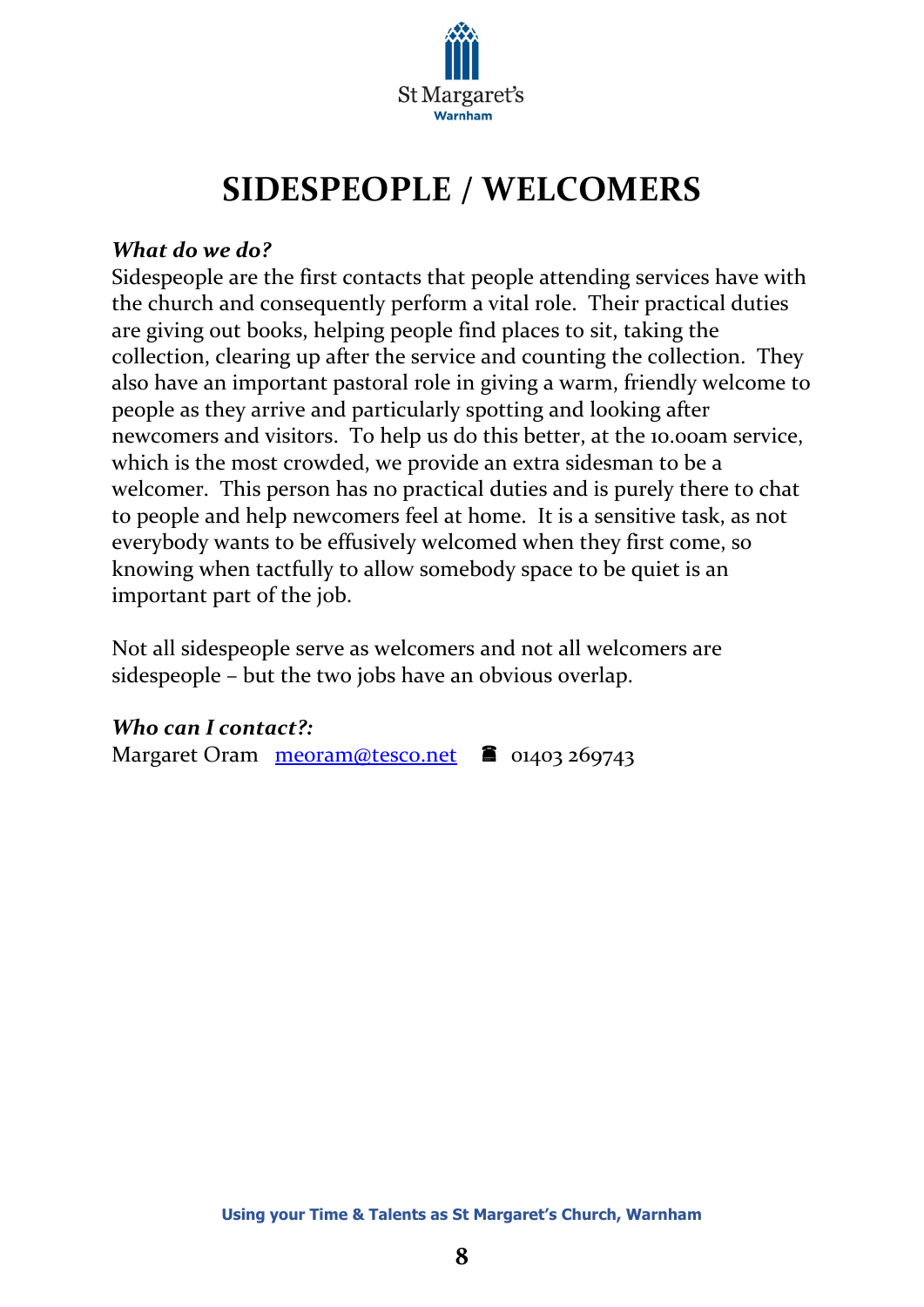

# **WORSHIP BAND**

### <span id="page-9-0"></span>*What do we do?*

The worship band plays for the Family Communion service and occasionally for other services, for example the Open-air and Holiday Club services. We currently have a bass guitar, drums, keyboards and saxes, and always welcome anyone wanting to join in, whatever your instrument. A standard of Grade 3 or above is needed and you will have to do some sight-reading, but don't worry, we're here to help!

The band currently consists of younger people but we would like to recruit players of all ages. Melody instruments such as oboe, flute or violin and a guitarist would be especially welcome,.

### *What would be expected of you?*

One rehearsal a month (usually 3<sup>rd</sup> Saturday at 5.00pm) and playing at Family Communion on the third Sunday of the month at 10.00am.

#### *Support:*

The band works as a team and members help each other. Help with practice is available if needed.

# *Who can I contact?:*

Jo Browse:  $jobrowse@outlook.com$   $\bullet$  07530 123473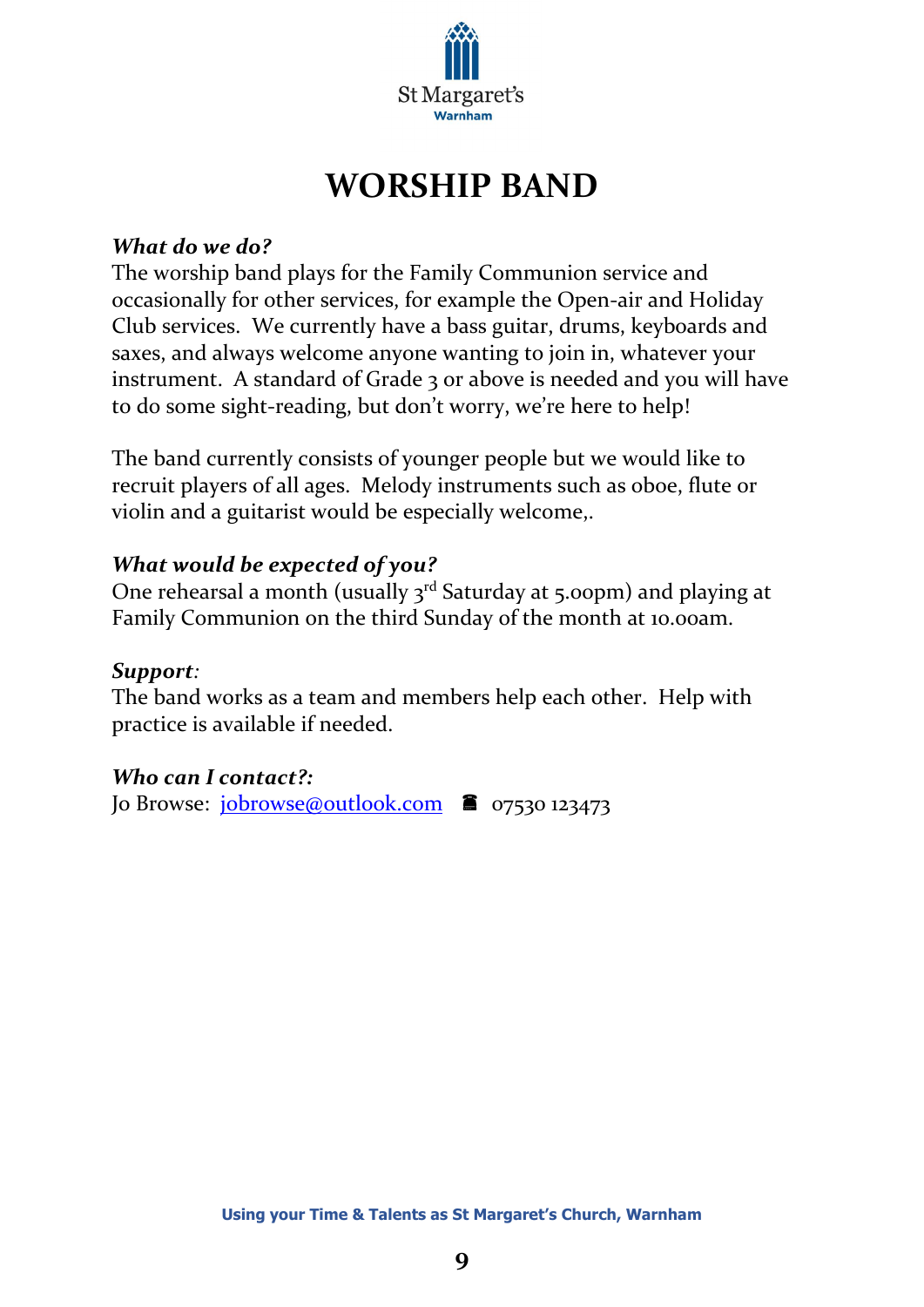

# **ICHTHUS**

#### <span id="page-10-0"></span>*What do we do?*

The Ichthus Youth Group is for young people aged 11 to 18 (Year 7 and up) and meets twice a month in the parish room. Activities include games, craft, drama, sport, discussions, cookery and worship. In addition to the regular meetings the group participates in Cafe Connect, a café church for young people, at Holy Trinity church in Horsham once a month and one away weekend is usually organised each year. The group also takes part in two Christian camps each year, one over the late May Bank Holiday weekend and the other over a week in the summer holidays.

Leaders need to be committed to Christ and enthusiastic about sharing their faith. They need to enjoy being with young people and interested in the challenges they face. An enhanced DBS check is required.

### *What would be expected of you?*

Sunday evenings twice a month  $(1<sup>st</sup>$  and  $4<sup>th</sup>$  Sundays), availability for the away weekend and late May Bank Holiday Camp and/or the Summer Holiday Camp. Occasional attendance at CafeConnect (2<sup>nd</sup> Sunday evening each month).

# *Support needed:*

Additional adult leaders.

#### *Who can I contact?:*

Caroline Ritchie [caroline@durfold.co.uk](mailto:caroline@durfold.co.uk)  $\bullet$  01403 270988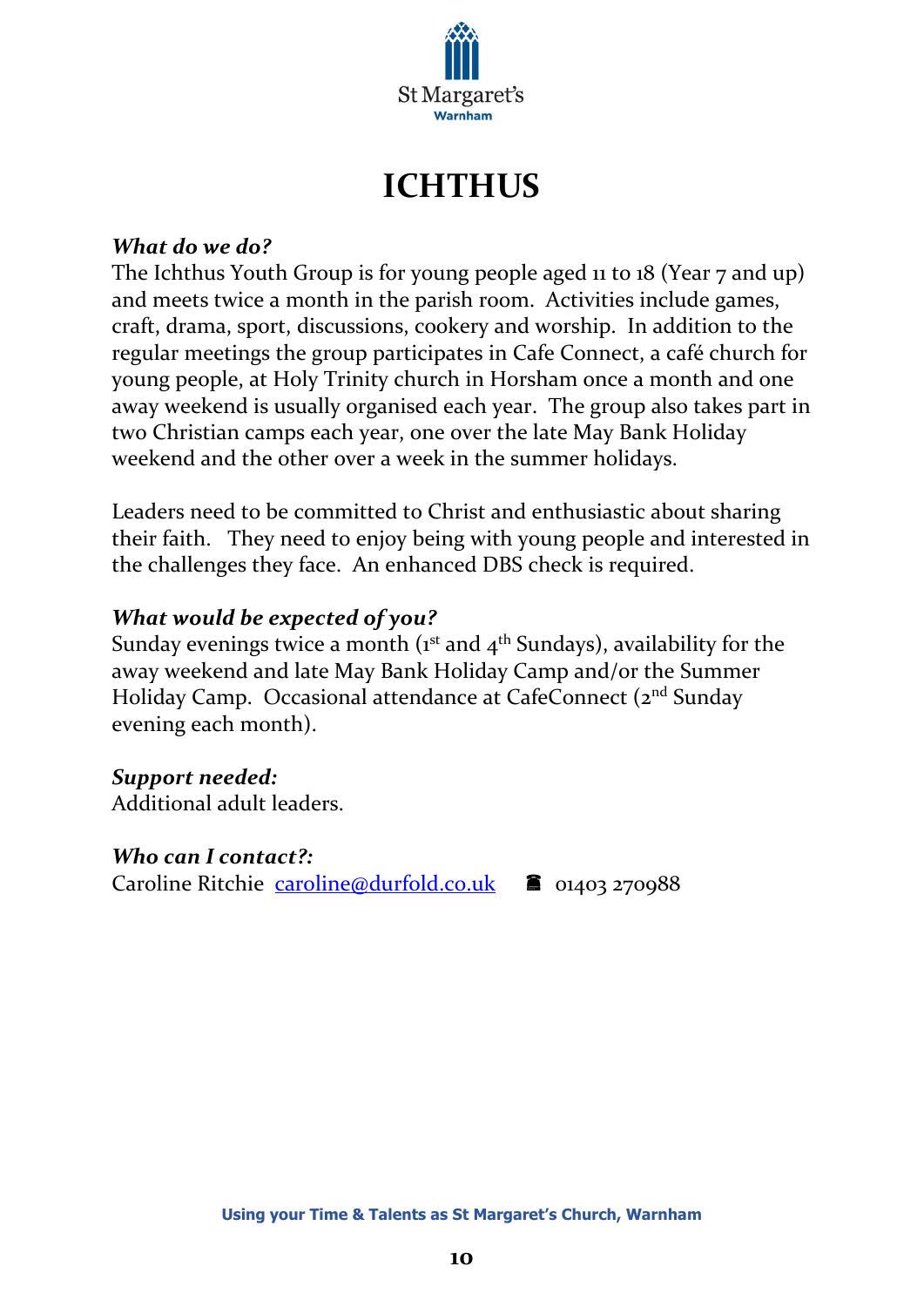

# **JaM CLUB – Jesus and Me**

<span id="page-11-0"></span>*What do we do?* JaM club is for children aged 3 years and up, usually until they are about 11 years old.

We meet in the Parish room from 10.00 until 11.00am, most Sundays except the 3<sup>rd</sup> Sunday of the month when there is the family service. We do not meet during school holidays.

The week's activities are based on a bible story which is read in a fun way with lots of opportunities to talk about what that might mean to us today. We have a short prayer time before we start on an activity linked to that day's story. At each session there is a teacher responsible for leading the session and one helper who supports the teacher.

# *What would be expected of you?*

There are three planning meetings per year, one each term, usually at the beginning of a new term. The team is arranged so that no one person has to be at the club every Sunday, most people do 2 or 3 Sundays per term.

At JaM Club we strive to create a safe but fun environment for both us and the children. We keep a register so we know who the children are in our care each week and we ask anyone wishing to become involved as a teacher or helper that they complete a DBS check.

# *Support*

The club is run by Elaine Lambie, who leads the planning and organises the weekly rota and other annual events. There are three teachers and four helpers who will give new volunteers plenty of support.

# *Who can I contact?*

Elaine Lambie [elambie@hotmail.co.uk](mailto:elambie@hotmail.co.uk)  $\bullet$  01403 242004 / 07740 030574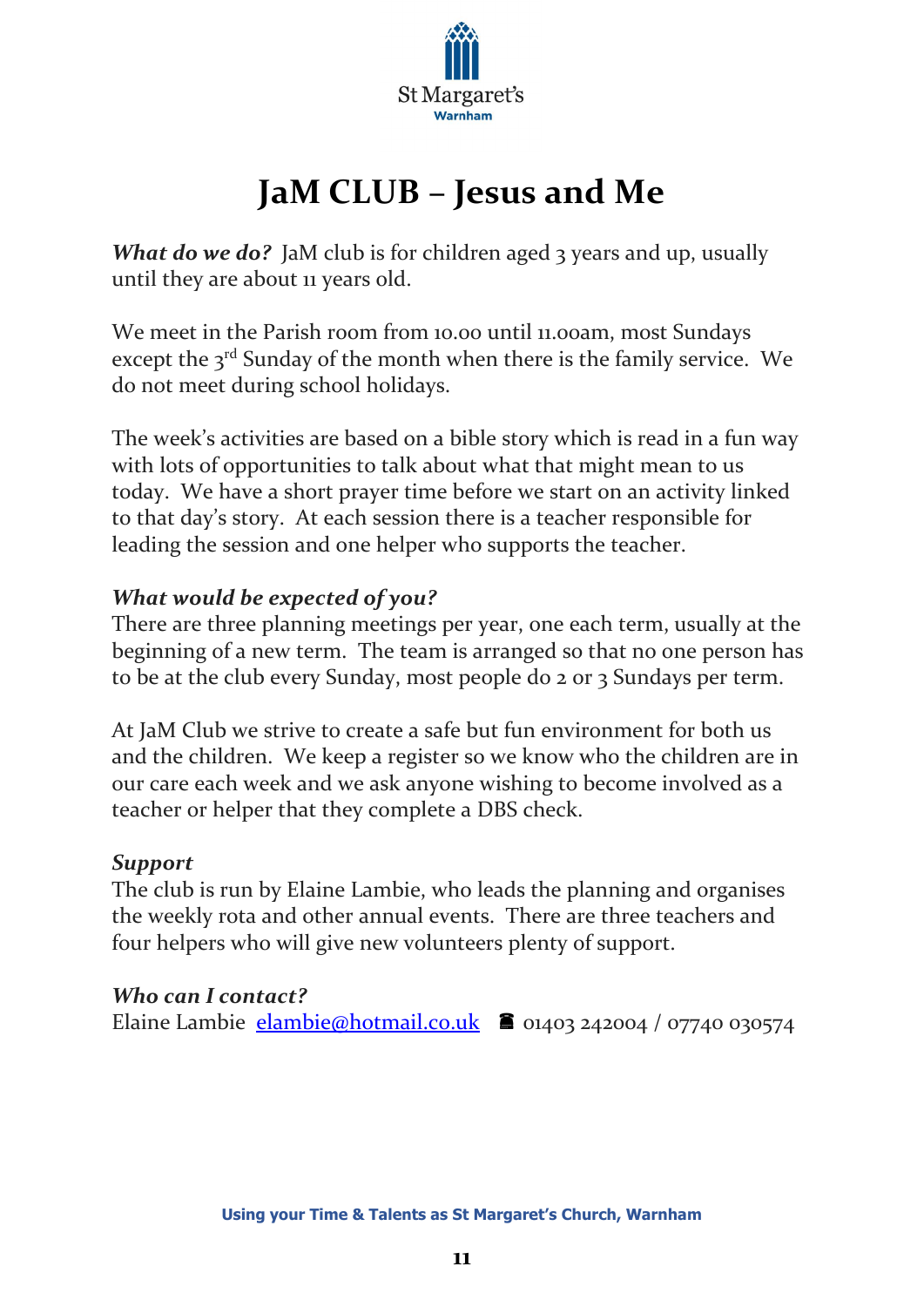

# **MESSY CHURCH**

<span id="page-12-0"></span>Messy Church meets twice each school term at Warnham Primary School and provides an opportunity for all the family to explore the Christian faith together, through crafts, stories and songs. Refreshments are provided at the beginning of each session.

We are always looking for volunteers to join the existing enthusiastic, dynamic and committed team. Many hands make light work and provide a high degree of flexibility allowing volunteers to dip in and out as their other responsibilities allow. Messy Church calls for people with a wide range of different skills and talents.

#### *Jobs to do:*

#### *To help prepare for each Messy Church*

- Craft ideas / Craft preparers (cutting out stuff etc) / Craft procurers (buying craft materials)
- Cake bakers to bake cakes at home
- Publicists to write articles, promote activities etc
- People to put up posters / Admin people
- *At each Messy Church*
- People to set up
- Welcomers / Registration people
- People to serve refreshments
- Craft table leaders
- Techies to set up sound equipment, laptop, screen etc
- Celebration leaders / Musicians to lead worship
- People to tidy up

#### *What would be expected of you?*

Messy Church runs about 6 times a year, usually on a Friday between 3.15 and 4.45pm at Warnham Primary School. We hold team meetings three times a year in the evening to discuss ideas and generally catch up. There is an annual team social event to simply enjoy each other's company!

The way the team is set up allows people to get involved in a wide variety of ways and to commit their time as they choose. You do not have to turn up to each Messy Church or be involved in helping prepare each one. Our aim is flexibility, but we need a large team of willing people to help achieve this.

#### *Who can I contact?:*

Elaine Lambie [elambie@hotmail.co.uk](mailto:elambie@hotmail.co.uk) 
and analysis elambie@hotmail.co.uk

analysis elambie@hotmail.co.uk

analysis elambie@hotmail.co.uk

analysis elambie@hotmail.co.uk

analysis elambie@hotmail.co.uk

analysis elambie@hotm Lisa Funnell  $\text{leinul@aol.com}$  $\text{leinul@aol.com}$  $\text{leinul@aol.com}$  121403 242551 Tracey-Anne Butler [taccy78@hotmail.com](mailto:taccy78@hotmail.com) **6** 01403 563404

- 
- 

#### **Using your Time & Talents as St Margaret's Church, Warnham**

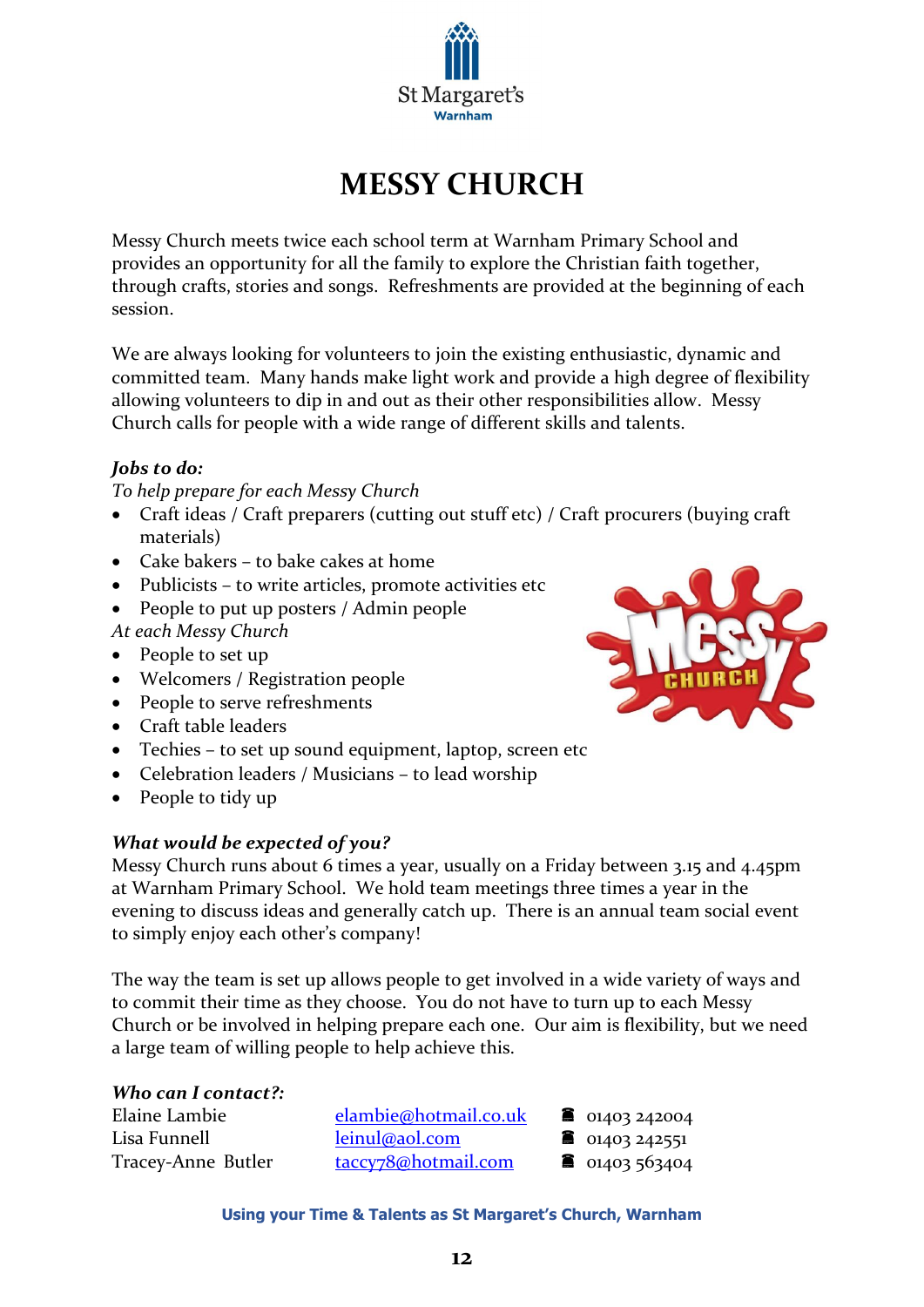

# **WARNHAM BAMBIES**

<span id="page-13-0"></span>This is a small friendly group that meets on Wednesday mornings from 9.00 to Midday (11.00 a.m. on the second Wednesday of the month) in the Parish Room next to the church during school term time.

Children from birth to 3 years of age are welcome and this gives parents/carers a chance to get to know one another and have a chat over a cup of tea/coffee whilst the children play with a good selection of toys.

Once a month we go into church and spend time with the vicar who leads us in prayers, action songs or hymns and stories – much enjoyed by all. During the spring we organise an outing, usually to Holmbush Farm, and at Christmas we have a visit from Father Christmas at our festive party.

There is no charge for our group, but a suggested donation of  $\epsilon_1$  per family per session is gratefully received towards expenses. Come and join us, you will be most welcome.

# *Who can I contact?*

Tara Tew [taratew1@gmail.com](mailto:taratew1@gmail.com)  $\blacksquare$  01403 243611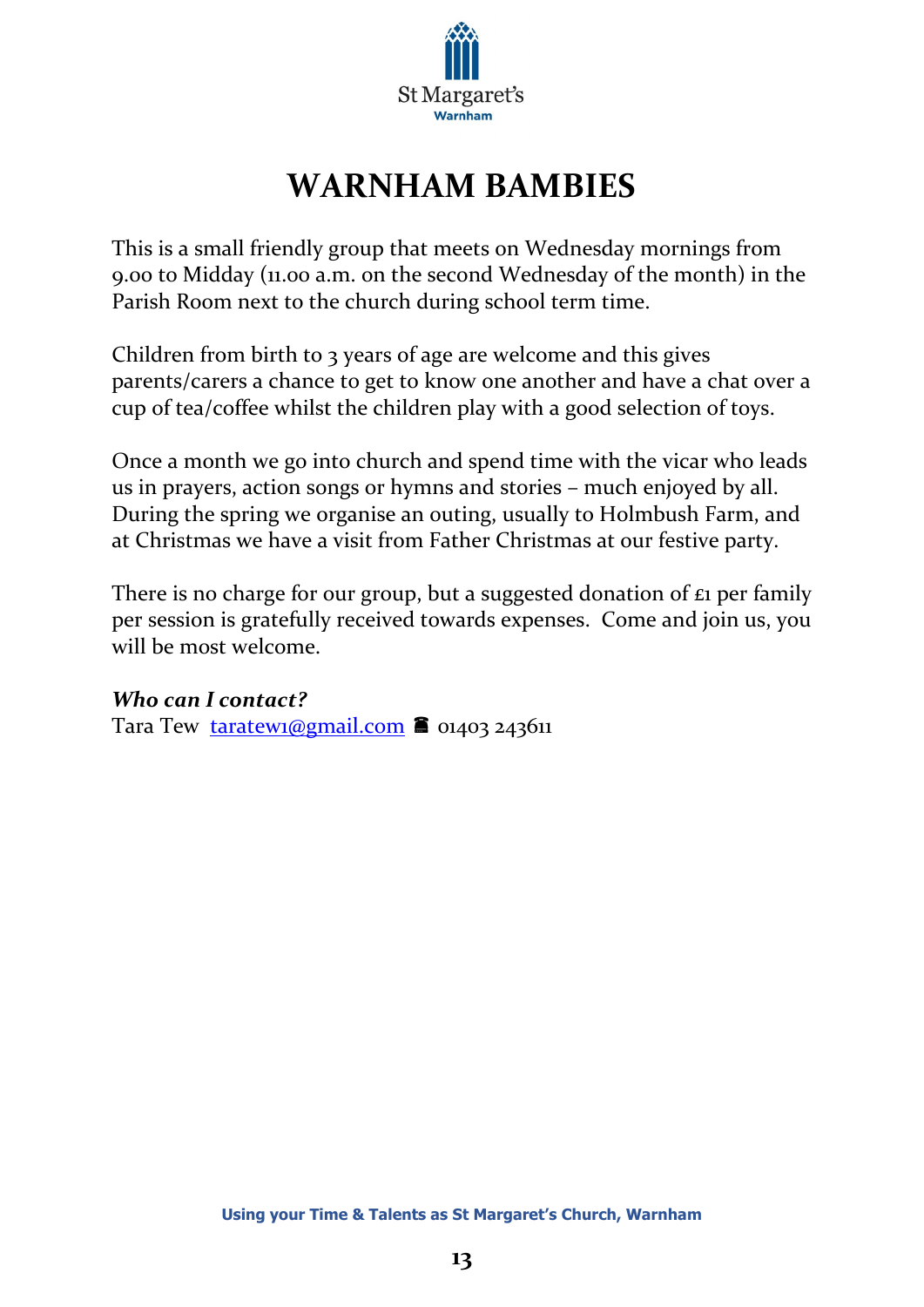

# **PRAYER GROUPS**

### <span id="page-14-0"></span>*What do we do?*

We have a prayer group which meets to specifically pray for the life and ministry of St Margaret's.

### *What would be expected?*

The group meets fortnightly on Tuesday evenings in 20 Wyvern Place, Warnham and is informal in style.

# *Who can I contact?*

Linda & Richard Smillie linda\_smillie@btinternet.com Richard.Smillie@btinternet.com <sup>3</sup> 01403 273788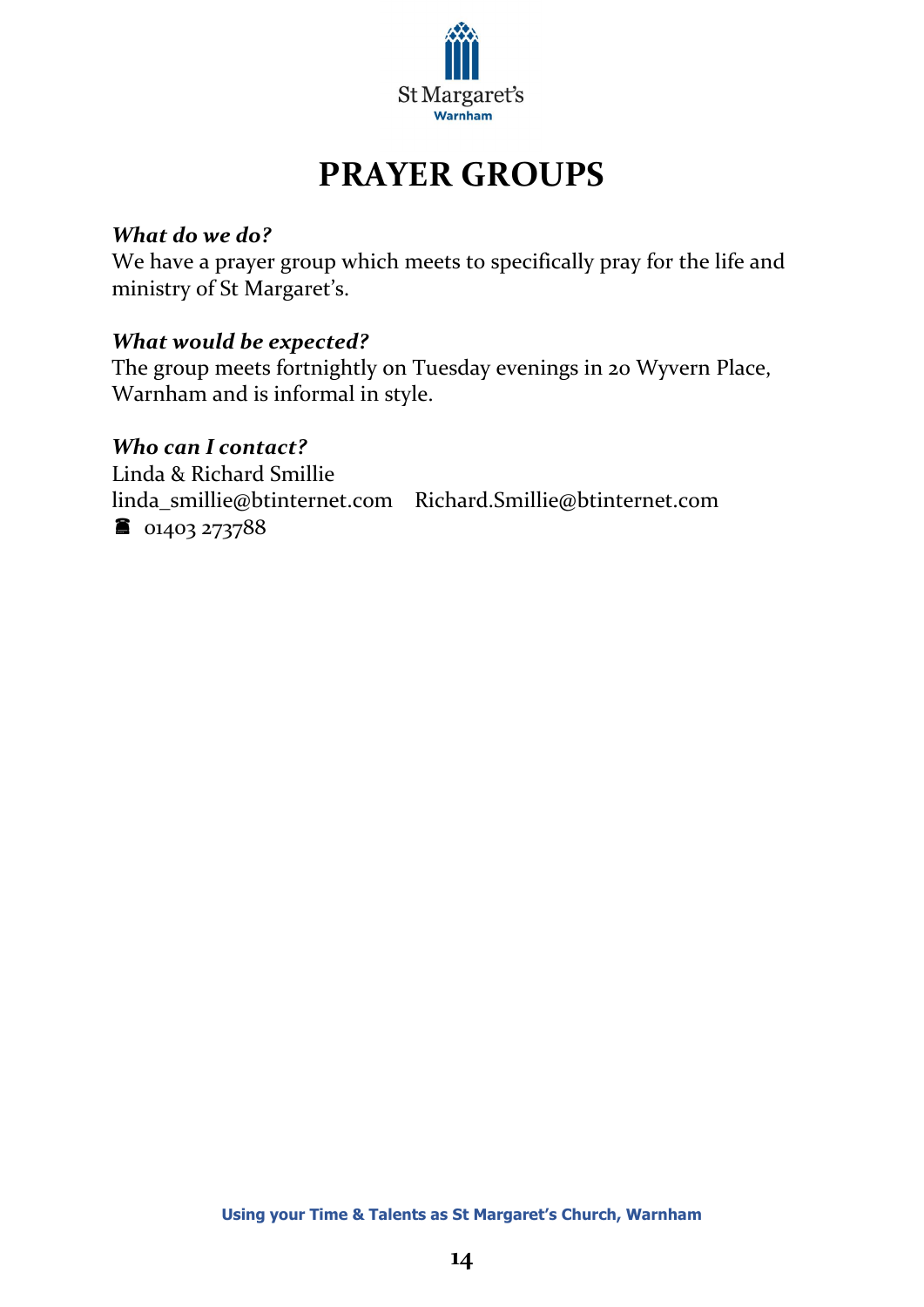

# **PRIVATE INTERCESSIONS**

#### <span id="page-15-0"></span>*What do we do?*

Pray regularly for individuals who request private prayer and sometimes the work of the church. A confidential list is issued to members of the private intercessions network, generally on a monthly basis (with updates by letter or telephone as required).

# *What would be expected of you?*

Regular prayer for those on the list and, occasionally, a meeting to pray with others.

### *Support*

George Francis co-ordinates the prayer list, circulates the information and arranges periodic meetings of the members of behalf of the Vicar.

### *Who can I contact?*

George Francis  $\triangle$  01403 261618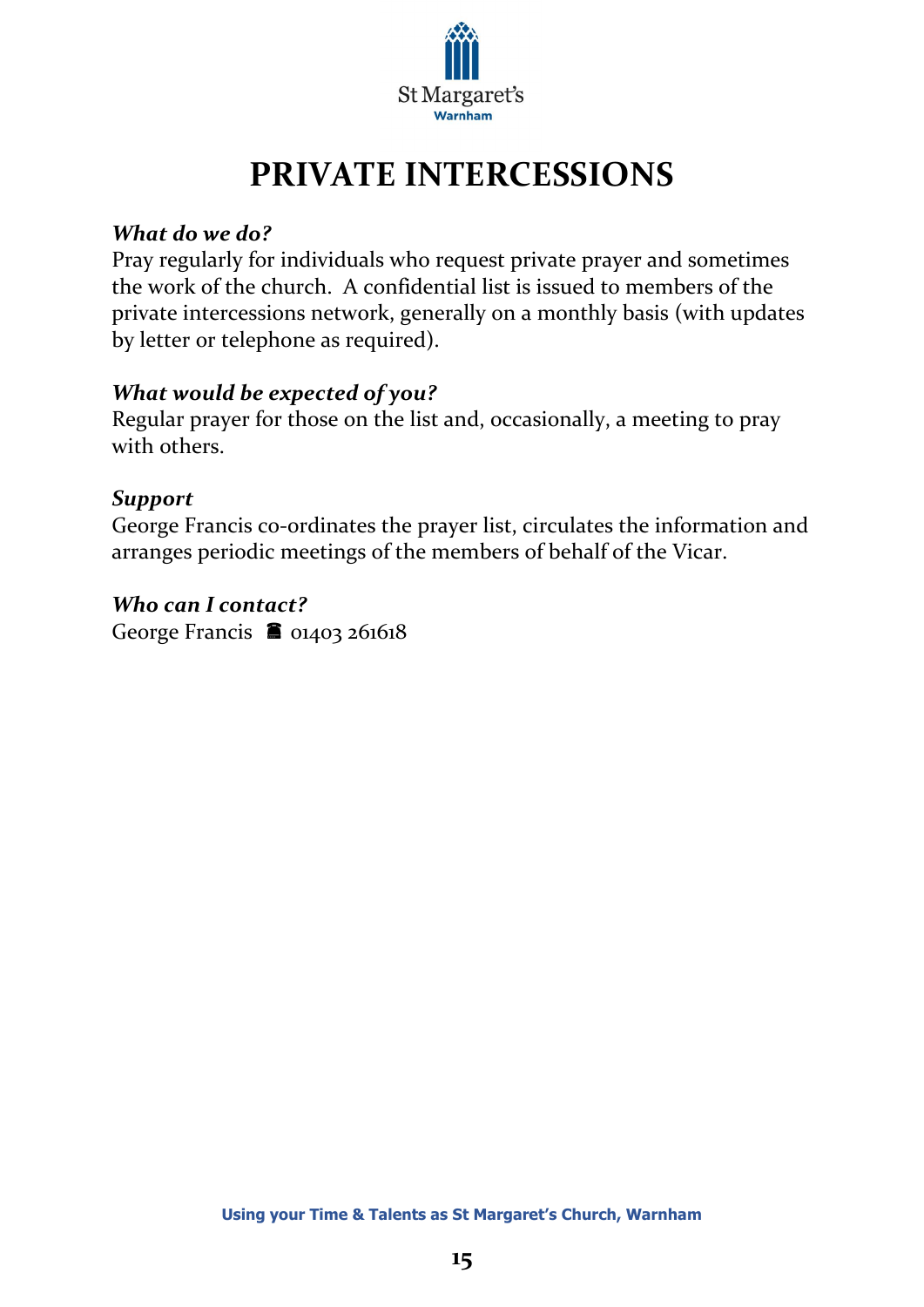

# **STUDY GROUP**

#### <span id="page-16-0"></span>*What do we do?*

Meet to learn more about the Christian faith, through study, discussion and prayer. The meeting time varies, but will usually be19.00 -20.30 on Monday or Wednesday evenings. Throughout the church year there is generally a Lent course, a focus for Advent and other themes for study, ranging across Biblical, ethical, environmental and doctrinal topics.

#### *What would be expected?*

Most courses last four to six weeks. You can sign up for one course during the year, or for them all, depending upon your interests and available time. We aim to learn together and from one another, and the intention is to encourage discussion and to make us think new thoughts. Each course will be advertised in advance during services and on the website.

### *Who should I contact for more information?*

There will be a sign up sheet for each individual course. For general enquiries please contact Revd Jules A. Barnes, Priest in Charge.  $bar$ resjules@btinternet.com  $\bullet$  01403 273302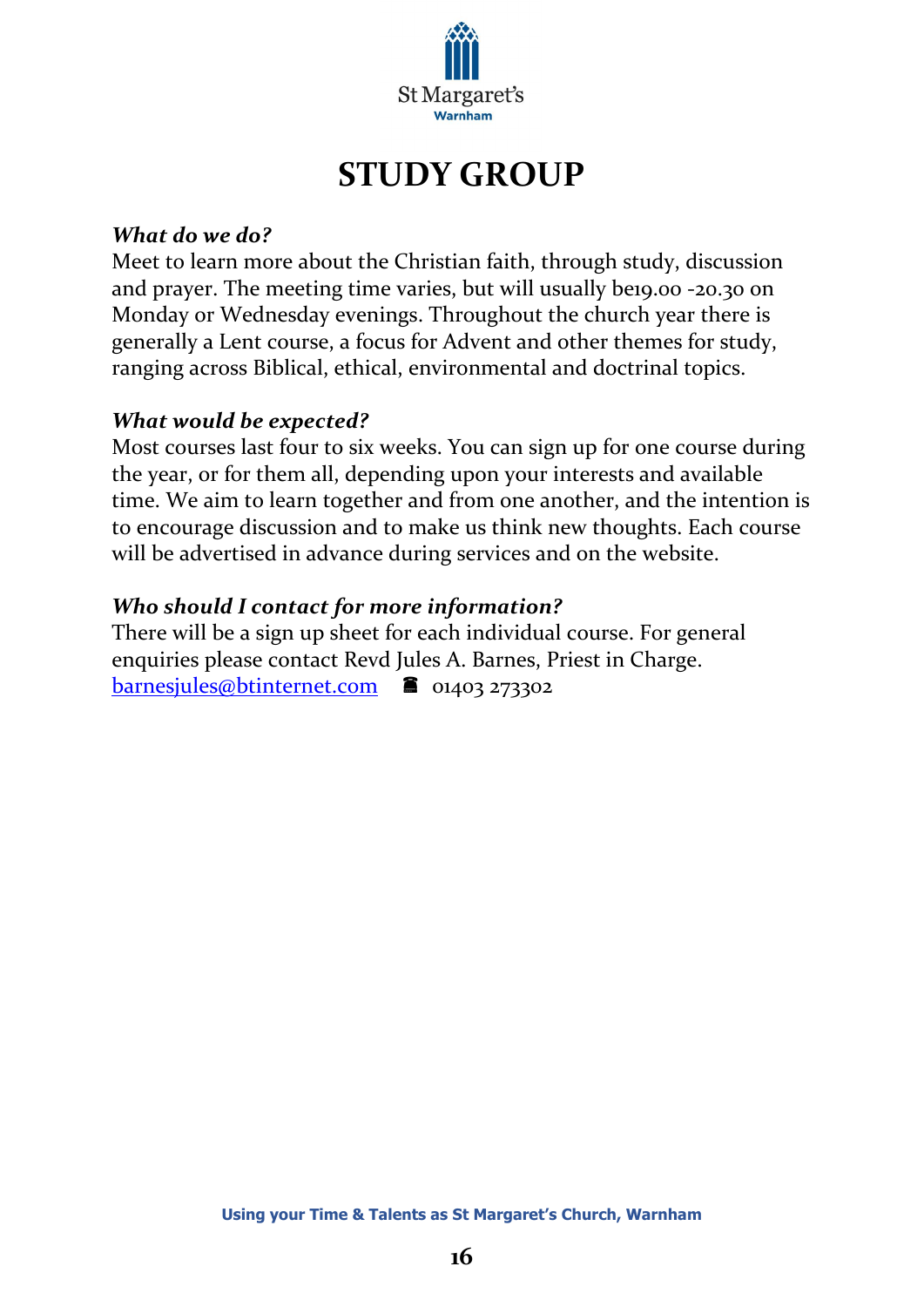

# **CHURCH CLEANING**

#### <span id="page-17-0"></span>*What do we do?*

Our church is cleaned twice a month by two groups of volunteers. One group cleans on the first Monday of the month and the second group, operating on a rota basis, cleans during the third week, on a day convenient to themselves.

This is a lovely way of getting to know the church better, and it's amazing what you notice when you are dusting the carvings, etc.

New volunteers for either group will always be welcome.

# *Who can I contact?*

Jenny McMullen (1<sup>st</sup> Monday of the month) **6** 01403 264922

Gytha Hodgson  $(s<sup>rd</sup>$  week of the month)  $gythahodgson@gmail.com$  01403 265069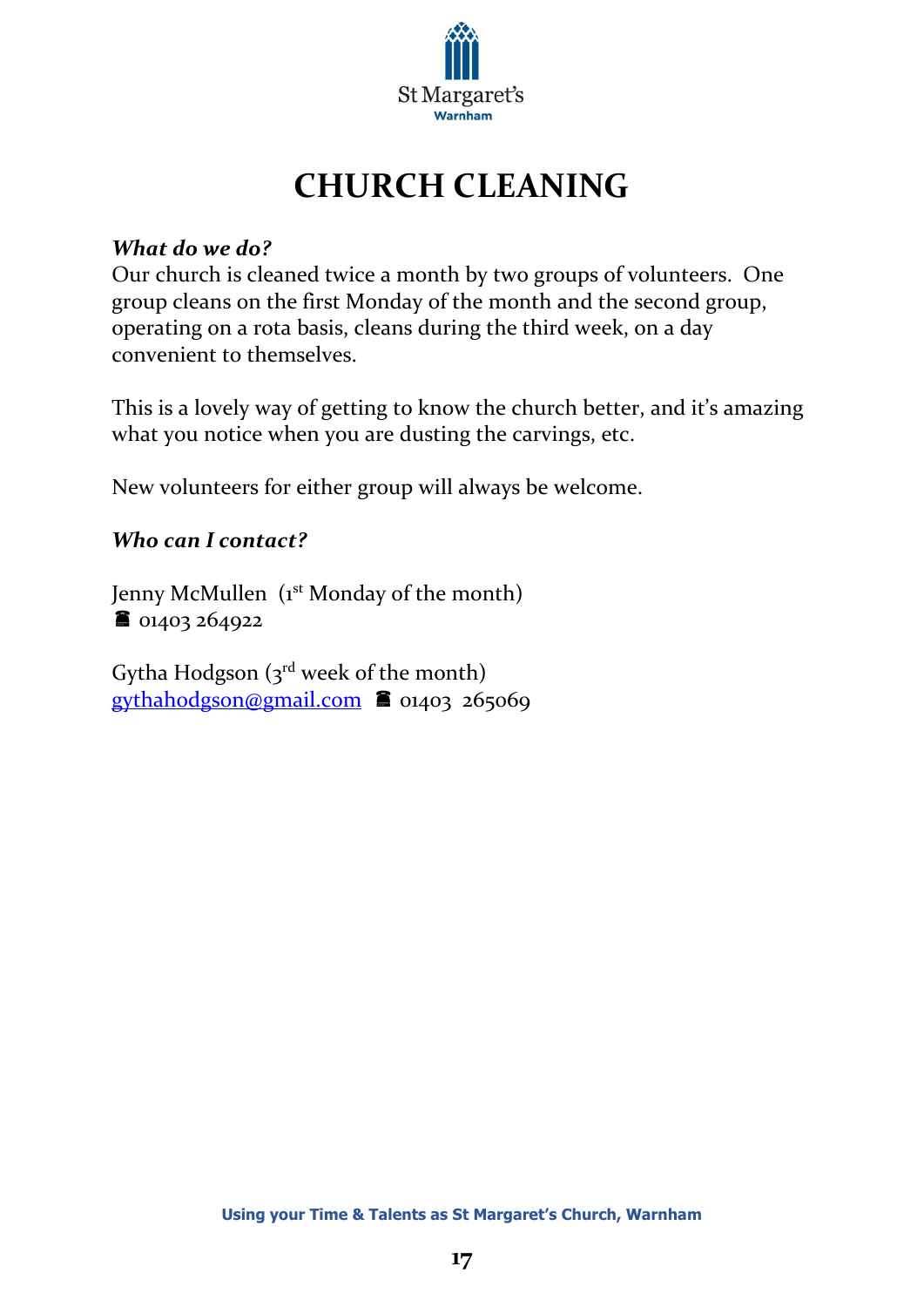

# **CHURCH FLOWERS**

### <span id="page-18-0"></span>*What do we do?*

Our church is very fortunate to have a dedicated core team of flower arrangers who take their turns throughout the year and turn out in force for major festivals.

# *What would be expected of you?*

These volunteers are on a rota where they provide and arrange flowers in a simple and straightforward way on the main altar and in the Caryll Chapel for two consecutive weeks during the year. Usually the flowers, if regularly watered, survive for the two weeks and do not need to be renewed.

Most of these people, together with a few others, rally round and assist at the main festivals – Christmas, Easter and Harvest. On these occasions everyone is allocated a specific spot, say a window ledge, bookcase, font etc. Mostly people keep these places for some time and so get to know the requirements of their own space.

#### *Support*

Although the finished effect is very professional, it is put together by people with a variety of talents. We are always in need of more help, particularly on the fortnightly rota. Please don't be put off by thinking that it is too difficult. If you would like to try your hand at this skill, do please come along. If you are unsure of yourself you will not be given the pulpit or a pedestal to start with!

Even if you have never done any flower arranging before but would like to have a go, we would love to include you and will offer guidance if you need it - you will learn a huge amount as the years go by. And the preparations for the major festivals are very sociable and enjoyable occasions. Just give Sue Overton a ring to find out more.

# *Who can I contact?*

Sue Overton  $\triangleq$  01403 253679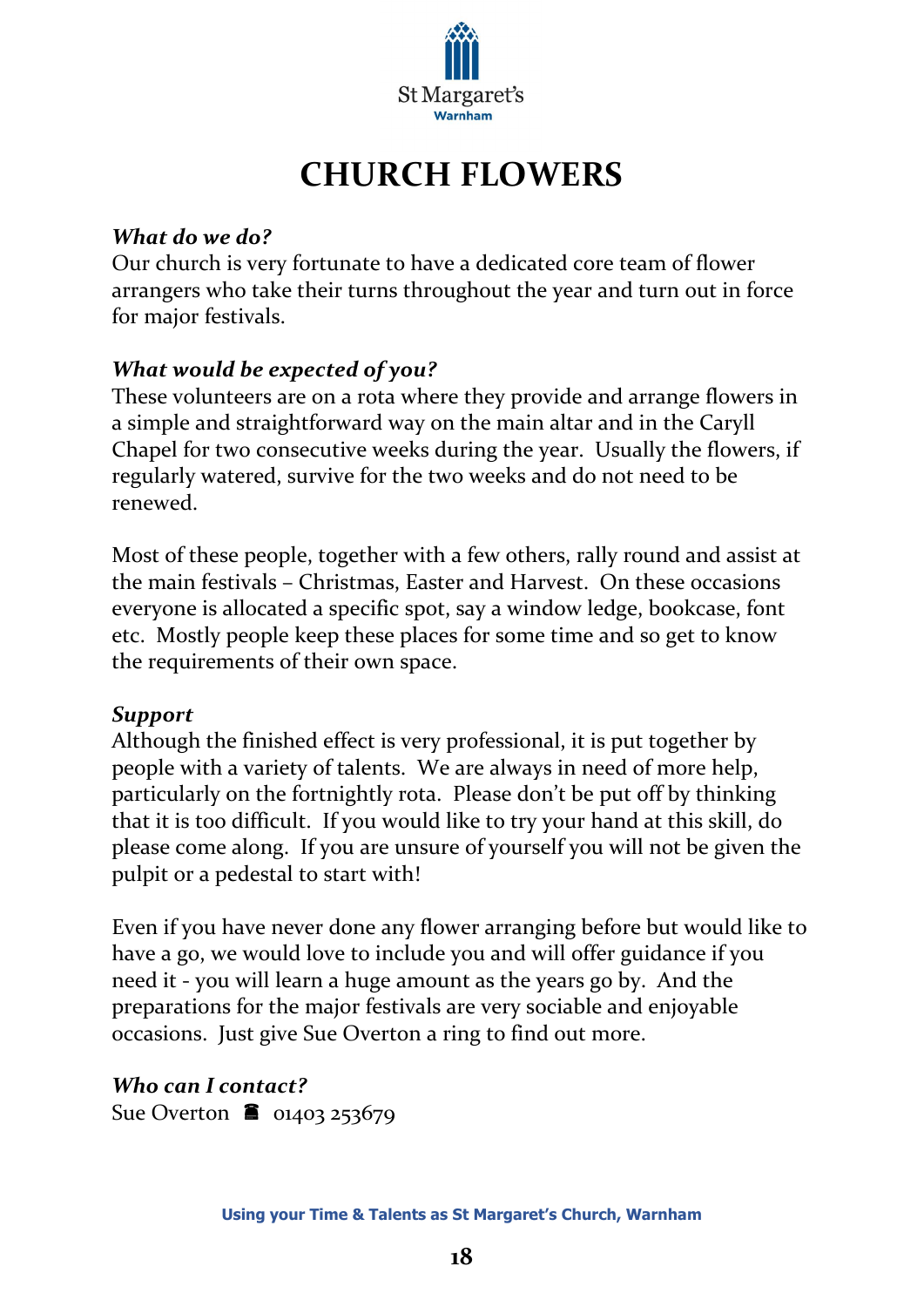

# **CHURCHYARD**

<span id="page-19-0"></span>We are blessed with a beautiful churchyard; lying within the conservation area it is a haven of peace for all who have time to sit awhile in its tranquil surroundings. The churchyard has a famous yew arch, a lawned area, flower and shrub borders, two Gardens of Remembrance, as well as trees, hedges, rough grass and undisturbed areas which provides ideal habitat for wildlife. However, this attractive and environmental resource, which benefits the church and village alike, requires regular maintenance. We are no longer able to rely, as we have in the past, on one or two dedicated volunteers to maintain the churchyard. We have to turn to occasional working parties arranged two or three times a year, for which we need lots of help to keep on top of the many tasks that are required to keep the churchyard looking tidy and attractive.

We need to increase the number of people who would be willing to help on an occasional basis at our working parties. Gardening expertise is not required, merely an enthusiasm to maintain the churchyard in its accepted beautiful state. As an alternative, it may be that people would be willing to take on a small portion of the churchyard such as the original memorial garden.

There are all sorts of ways in which help can be provided but we do need to swell the ranks rather than leave the tasks to the same few individuals who give their time so willingly.

#### *Who can I contact?*

Michael Burgess [michaeljb95@btinternet.com](mailto:michaeljb95@btinternet.com)  $\bullet$  0794 979 9716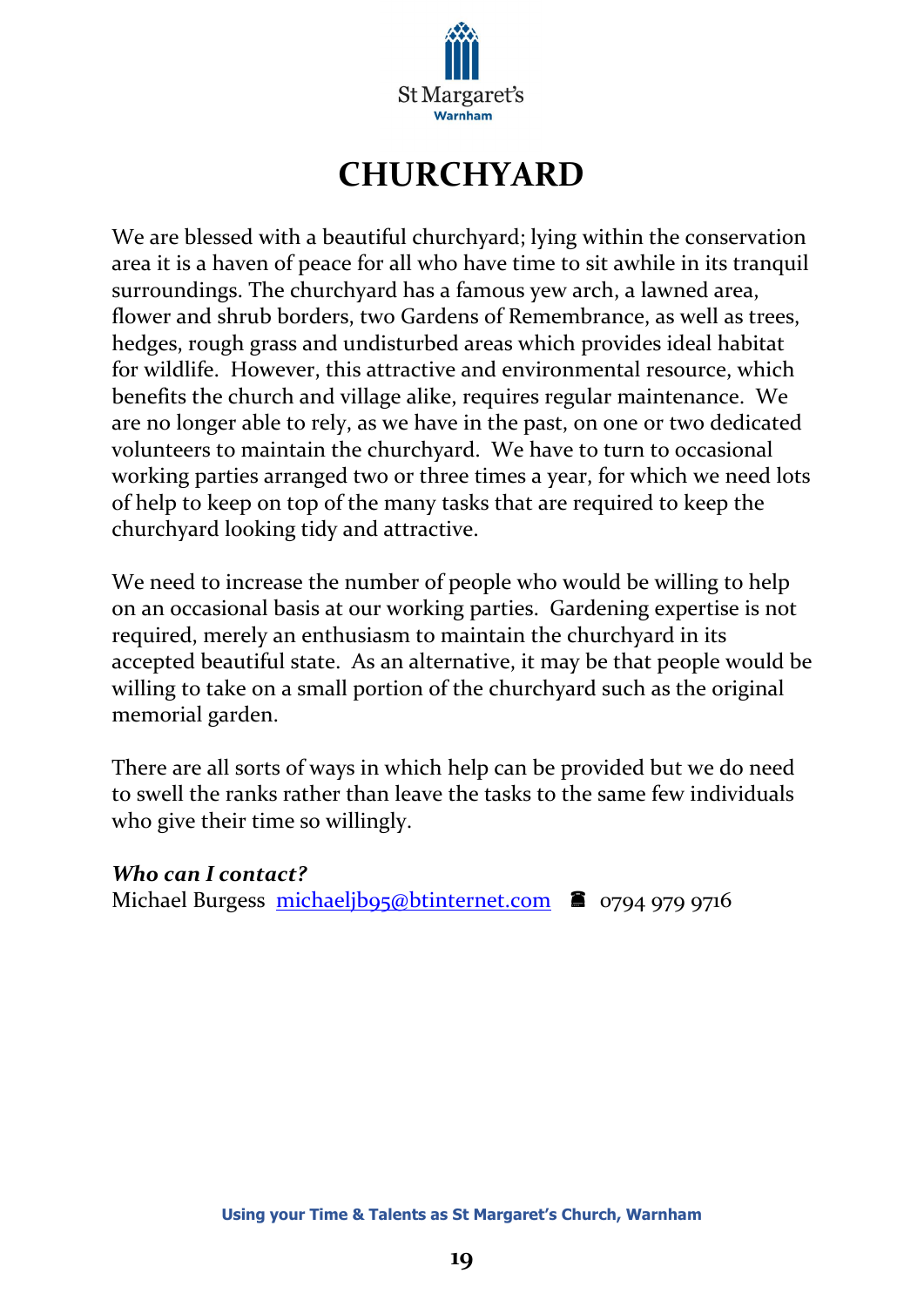

# **PARISH ROOM CLEANING**

### <span id="page-20-0"></span>*What do we do?*

Many church groups and others use the Parish Room. Most groups are very good and ensure that it is clean and tidy when they have finished. However a small group of us clean it thoroughly once a week just to make sure that it is a pleasant experience for all users.

# *What would be expected of you?*

We would greatly welcome more helpers who feel able to join us. It is not an arduous task!

- Pay is modest (there isn't any) but working conditions are excellent:
- Each person is responsible for cleaning the Room once a quarter just four times a year
- The work can be done at a time and on a day that suits you during that week
- All cleaning materials are provided

Do get your application in early – there's bound to be a rush.

# *Who can I contact?*

Rachel Hamer [r.m.hamer@btinternet.com](mailto:r.m.hamer@btinternet.com)  01403 265088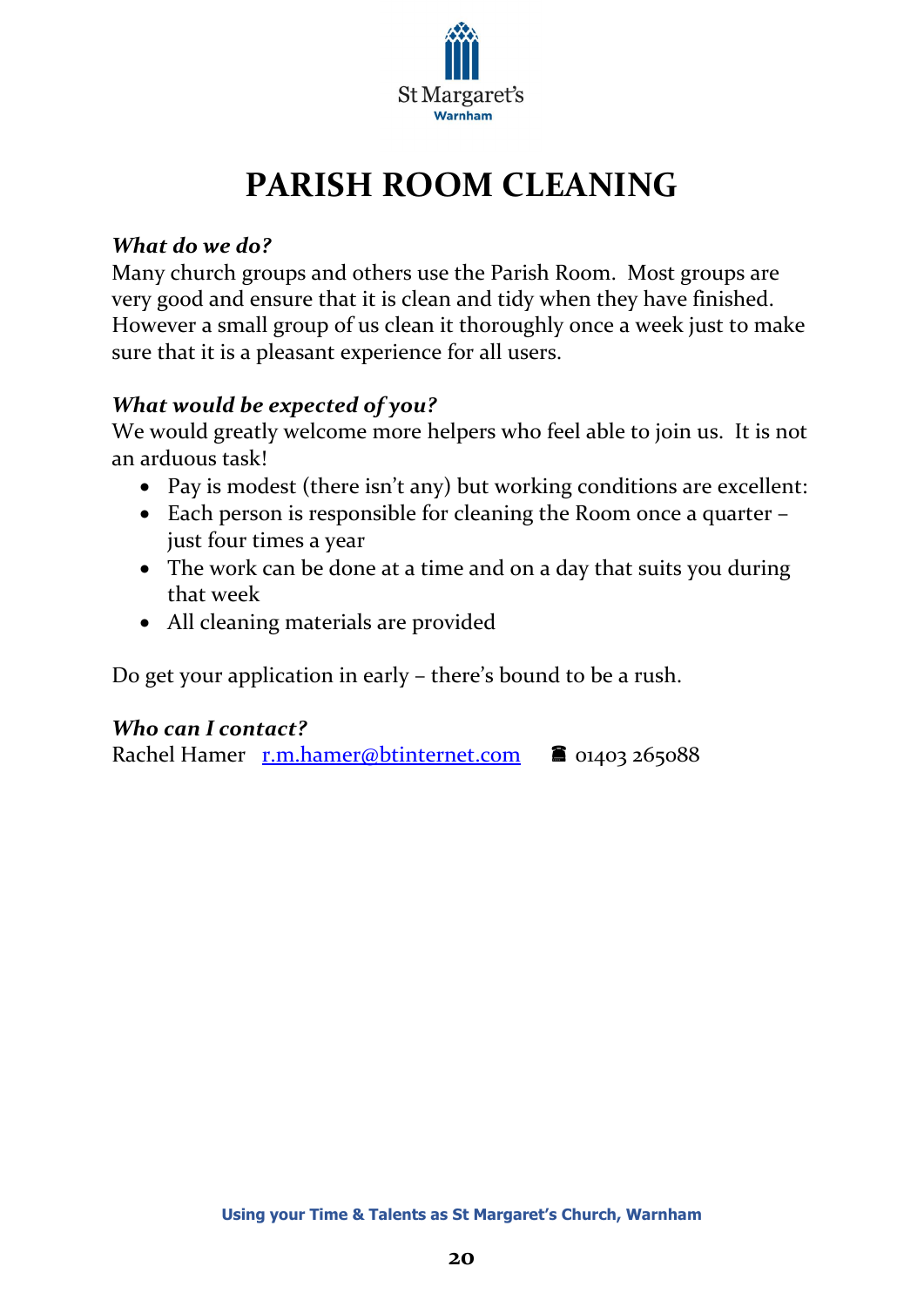

# **CHRISTIAN AID**

<span id="page-21-0"></span>Each year a Christian Aid collection takes place during May. Collection envelopes, publicity and supporting materials are ordered during February and March by the local organiser. Collection envelopes are then distributed to voluntary street collectors in Warnham about a week before the collection week commences in May. These envelopes are delivered by volunteers to each property in their assigned areas and collected by them a few days later. During the week following the street collections, the envelopes are collected from the volunteers and the contents counted and checked. The total monies are then banked and the necessary formalities required by Christian Aid completed.

More volunteers to help with street collections are always welcome to support the existing band of dedicated collectors. If you would like to help, please.

#### **Who can I contact?**

Angela Rogers:  $\frac{\text{bailinghill@taltalk.net}}{\text{bailinghill@taltalk.net}}$  **6** 01403 242639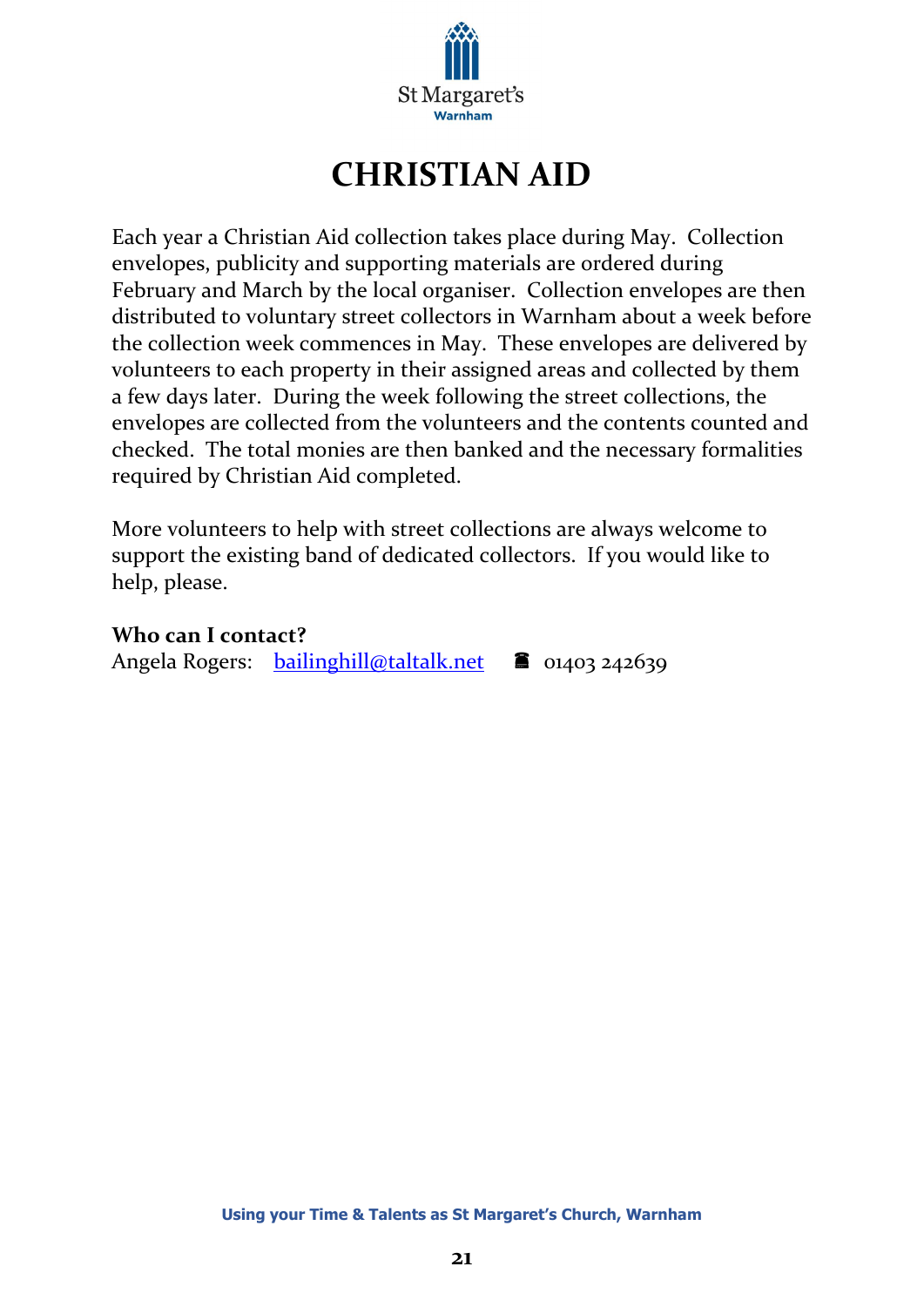

# **FAMILY SUPPORT WORK**

#### <span id="page-22-0"></span>*What do we do?*

This Diocesan charity supports a small network of social workers in Brighton, Hastings and other parts of Sussex. Its flagship enterprise is a country house, Garton House, where families and children in difficulty can go for much-needed holidays and respite. The charity is funded by local committees. At present there is no Warnham representative on the Horsham committee and it would be great to be able to find someone to take this on.

### *What would be expected of you?*

There are four committee meetings a year and four or five fund-raising events, which recently have included a garden party, a concert and a bridge drive.

#### *Support*

The other members of the committee are friendly and competent, and the money raised does go to a very good cause, supporting some of the most vulnerable families in our diocese. Please contact me if you are interested in helping.

# *Who can I contact?*

Mandy Tanswell  $\triangleq$  01403 260139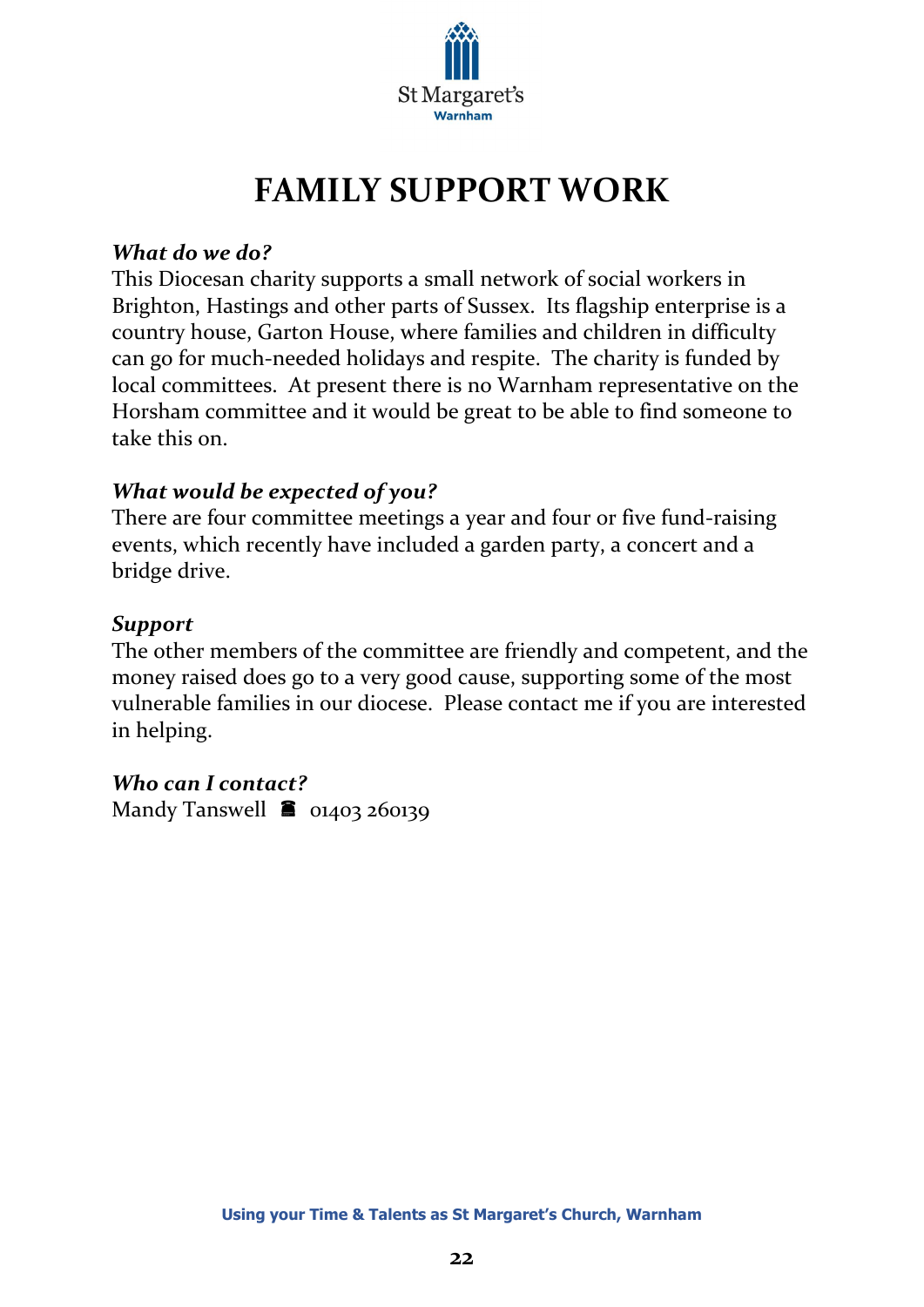

# **FRIDAY FORUM**

<span id="page-23-0"></span>Friday Forum meets on the fourth Friday of each month (except December) in the Parish Room. We are a group of senior citizens who meet together for friendship and a cup of tea. We have a programme of events including outings, visiting speakers, quizzes and selfentertainment.

The group falls under the umbrella of St Margaret's Church but is open to anyone in the village. If you are interested in learning more about us, do get in touch.

#### *Who can I contact?*

Yvonne Allmond  $\bullet$  01403 269884 Eileen Boud  $\bullet$  01403 252968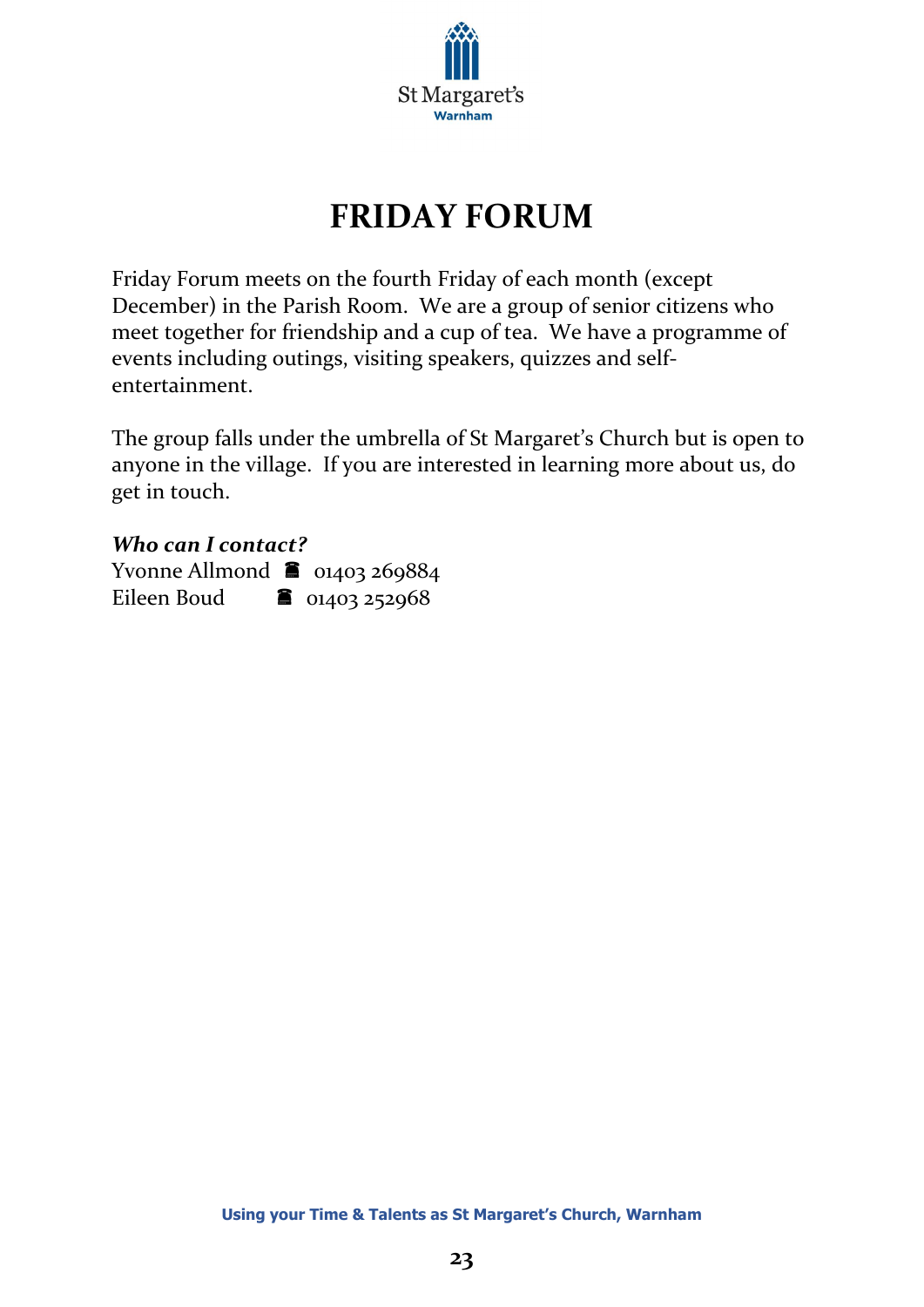

# <span id="page-24-0"></span>**HORSHAM CHURCHES TOGETHER**

Horsham Churches Together (HCT) is a grouping of 32 churches across the Horsham area set up to work for the good of the local community. On the basis that faith without the works that demonstrate God's love is of little value, HCT liaises with the District and County Councils, Health services and other statutory bodies providing a youth support team, a debt advice service and addressing homelessness. They also work in partnership with a number of charities to support those facing issues including drug and alcohol struggles, unplanned pregnancy and pregnancy loss due to abortion or miscarriage. HCT coordinates joint Christian activities in the town, including a Good Friday Service and a Christmas Celebration and Carol Service – all in the open air. Quarterly meetings are held with delegates from all the Deanery churches to share ideas and work together, thus maintaining the cohesive strength of Christian witness in our area.

In addition, HCT has established the social enterprise 'Horsham Matters' which is committed to supporting those unable to help themselves for a wide variety of reasons. With a new charity Superstore opening in January 2017, Horsham Matters is able to allocate funds generated from sales of donated goods towards many different community projects, whilst providing basic households goods to anyone struggling through financial hardship. They always need volunteers so visit [www.horsham](http://www.horsham-matters.org.uk/)[matters.org.uk](http://www.horsham-matters.org.uk/) to find out more about how you can help.

#### **Who can I contact?**

Ros Parker [ros.mccall@parsonsbrook.co.uk](mailto:ros.mccall@parsonsbrook.co.uk)   $\bullet$  07799 645198/ 01403 261370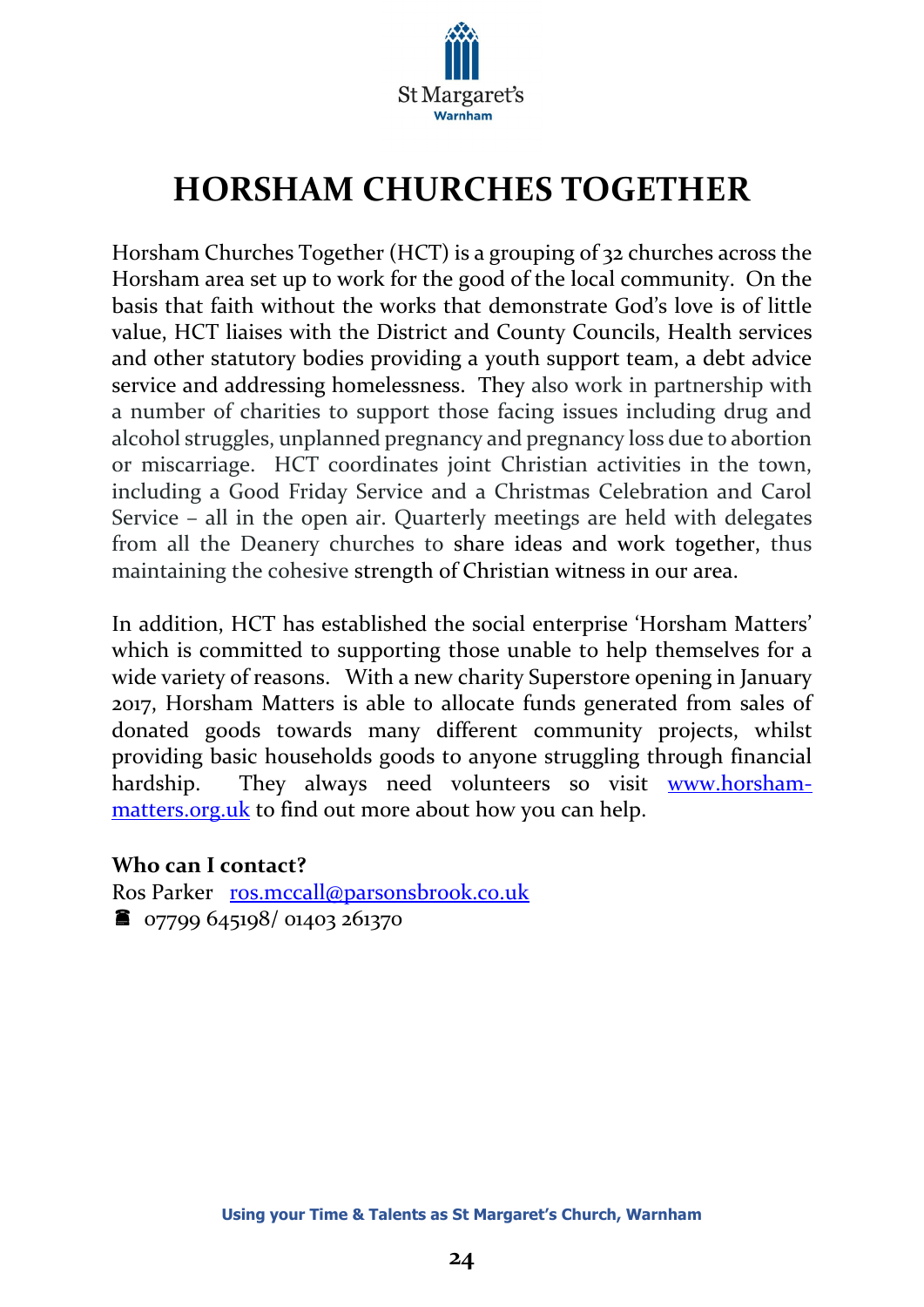

# **HORSHAM NIGHT SHELTER**

<span id="page-25-0"></span>Homelessness can happen to a person or family within a short period of time. A large proportion of homeless people suffer problems with mental health and addiction but there are also people who find themselves homeless through relationship breakdown, redundancy, financial crisis and a number of people who try to hold down employment whilst being homeless. Single women are particularly at risk.

Horsham Churches Night Shelter is a local response to the problem and a practical demonstration of the love of God intended to make a permanent change for good in the lives of our guests. The goal is to provide safe emergency accommodation, food and companionship and to assist in improving our guests' long term situation.

The Shelter provides beds for 10 men or women and will run from 28 November to mid-March 2017. A different church hosts the shelter each night of the week, run by a team of volunteers. Guests receive a hot meal eaten around a table with the volunteers who spend time with guests after the meal when a variety of activities may be offered. After a good breakfast, the guests leave for the day.

St Margaret's has played an active part in the Night Shelter since its inception in 2011. There are plenty of different jobs that need doing, sleeping overnight being only one. It's a very rewarding experience, much less challenging than one might imagine and a good way of meeting people from our sister churches in Horsham.

# **Who can I contact?**

Ros Parker [ros.mccall@parsonsbrook.co.uk](mailto:ros.mccall@parsonsbrook.co.uk)  07799 645198/ 01403 261370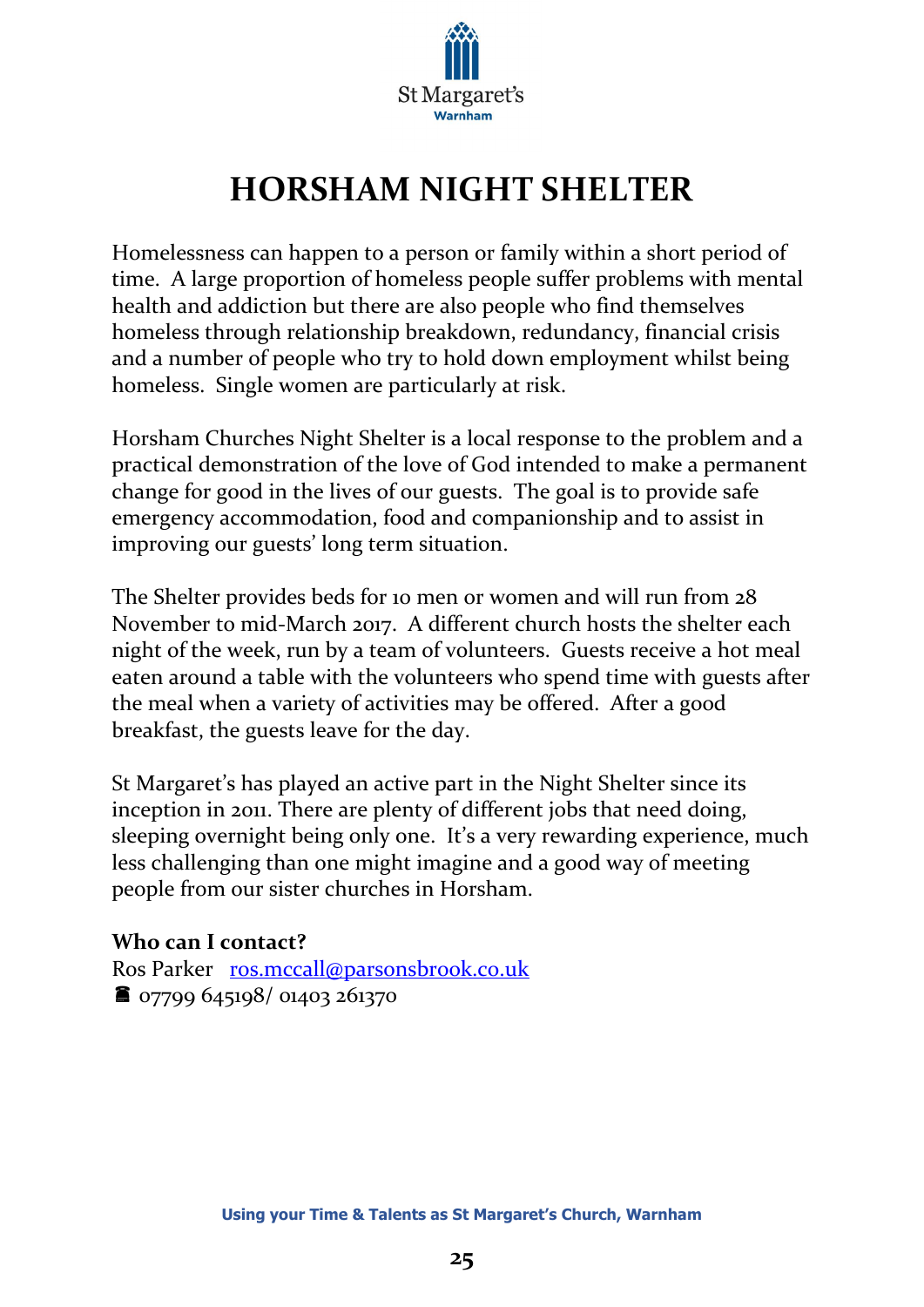

# **ORCHARD LODGE**

### <span id="page-26-0"></span>*What do we do?*

Orchard Lodge is a residential home for adults with severe disabilities. It is on the A24 about half a mile north of Warnham. Most of the residents are unable to communicate in any conventional way. We run a monthly service at Orchard Lodge, half an hour of simple songs, stories and prayers.

# *What would be expected of you?*

The service is held at 3.00pm on the third Sunday of each month. Members of the group meet to plan the services, and take part by singing, leading parts of the service and offering friendship and smiles to the residents and the staff, many of whom are from overseas working a long way from their own homes and families. Working with people as severely disabled as these is not right for everybody, but if you have the right gifts, then you will find it an immensely rewarding and moving experience to pray with people who are largely forgotten by the mainstream of society.

Because the work involves building relationships with vulnerable adults, all volunteers must be CRB checked in accordance with our Parish Safeguarding policy.

#### *Support*

Other team members and the staff of Orchard Lodge.

#### *Who can I contact?*

Rachel Hamer [r.m.hamer@btinternet.com](mailto:r.m.hamer@btinternet.com)  $\bullet$  01403 265088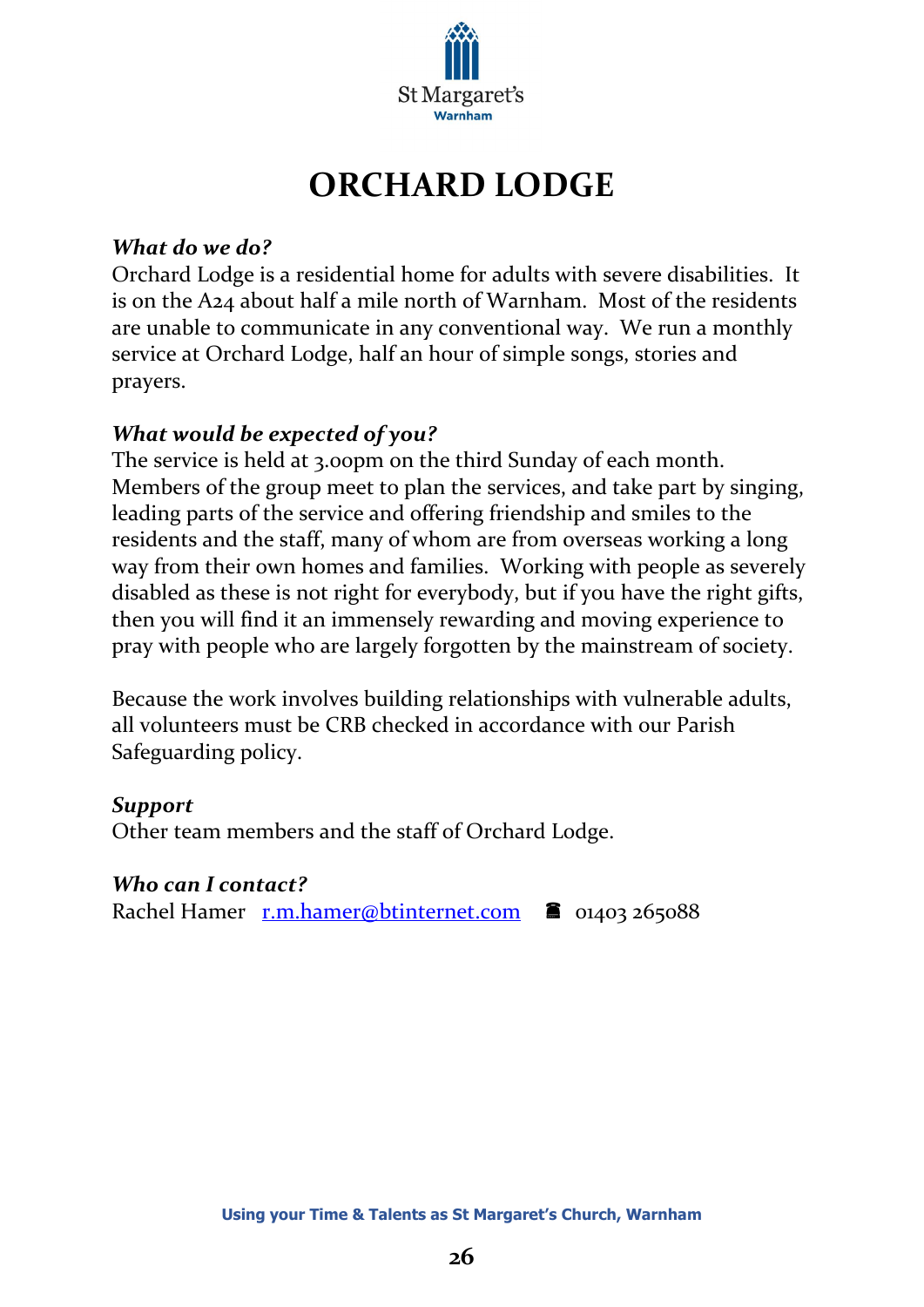

# **PASTORAL TEAM**

### <span id="page-27-0"></span>*What do we do?*

To support members of the parish who have long-term needs, we have a team of parish visitors who volunteer to keep in touch with those who appreciate regular home visits. Often these will be elderly or housebound people, those convalescing after illness or surgery, or bereaved people with limited support from their own families. We also support people of any age who are facing a difficult time in life. The visitors are commissioned by the church and make their visits in the name of the church community. They have regular support meetings.

#### *What would be expected?*

Most visitors only take on responsibility for visiting one or two people.

### *Support*

Revd. Linda Smillie and other members of the Pastoral Team.

#### *Who can I contact?*

Revd. Linda Smillie, who co-ordinates the group. She will be happy either to talk to people who want to explore becoming visitors, or to receive requests for visits.

Email: linda\_smillie@btinternet.com  $\bullet$  01403 273788.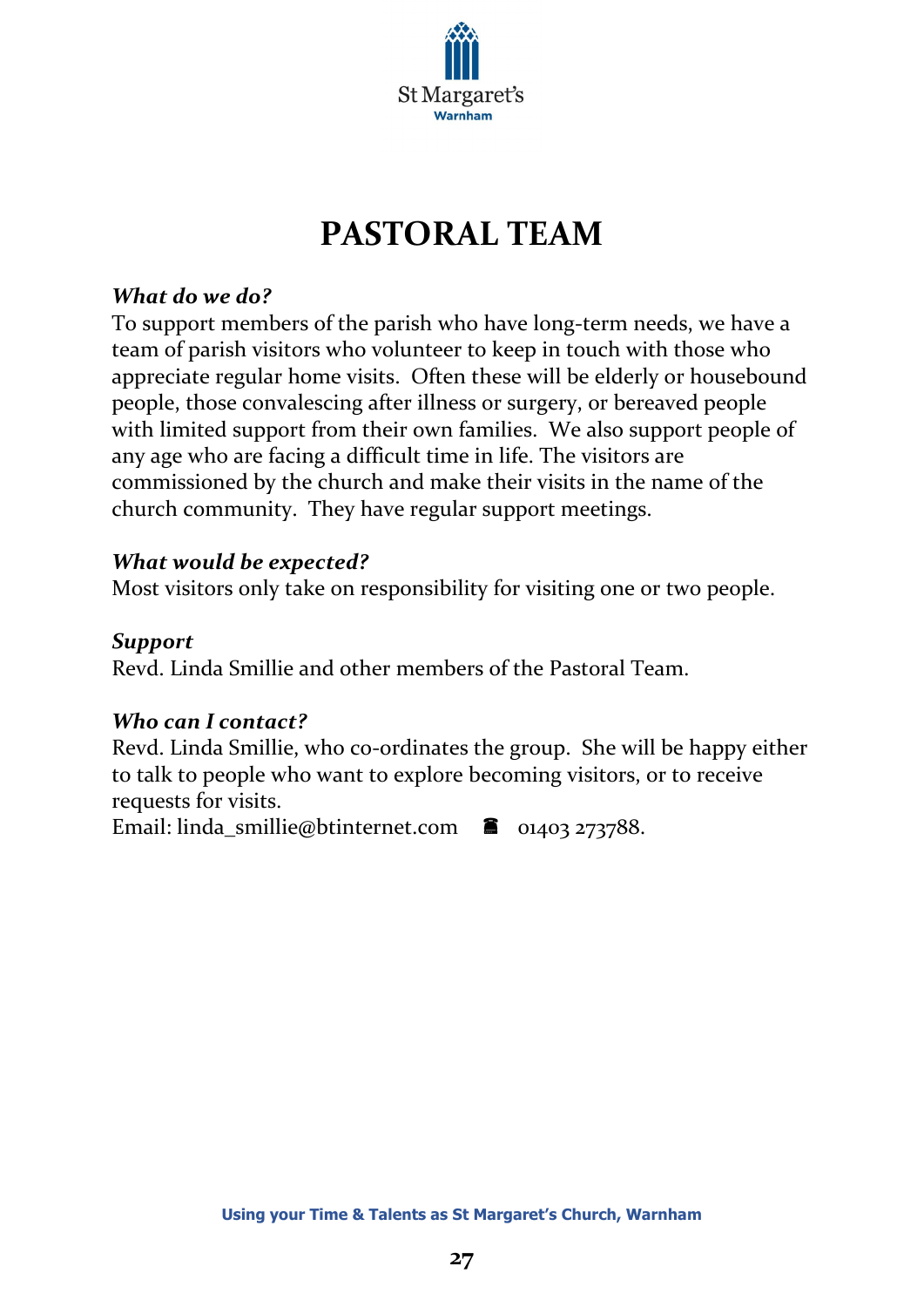

# **WARNHAM WARBLER**

<span id="page-28-0"></span>The Warbler management team consists of an editor (Mark Browse), a subscriptions and distribution manager (Ann Lloyd), a proof reader (Angela Rogers), an advertising manager (Glenda Wickersham), and one other committee member (Sue Overton). The PCC Treasurer (Steve Lambie) also attends meetings and advises on financial matters.

Articles and contributions for each month's edition of the magazine are sent to the Editor around the middle of the previous month. The magazine is typeset professionally by Little Frog Design of Horsham and then checked by the proof reader before being sent to the printers. Approximately 340 copies of the magazine are sold each month, either to regular subscribers or through sales in Warnham Village Stores and the Church.

The price of the magazine (currently 70p) is not enough to cover the costs of producing it. Advertising from local businesses is a vital part of financing the Warbler, and the role of the advertising manager is indispensable in finding new advertisers and ensuring that money is collected from existing ones.

There are about 800 households in the parish of Warnham, more than half of which do not regularly read the Warbler! The magazine is emphatically not aimed only at church people, and aspires to be of use and interest to all sections of our community. An increase in circulation would therefore be most welcome. Does your next-door neighbour take the Warbler?

# *Who can I contact?*

To submit articles – warbler@warnhamchurch.co.uk

To advertise – Glenda Wickersham  $\bullet$  01403 264292

To subscribe – Ann Lloyd [m.annlloyd@btinternet.com](mailto:m.annlloyd@btinternet.com)  $\bullet$  01403 267513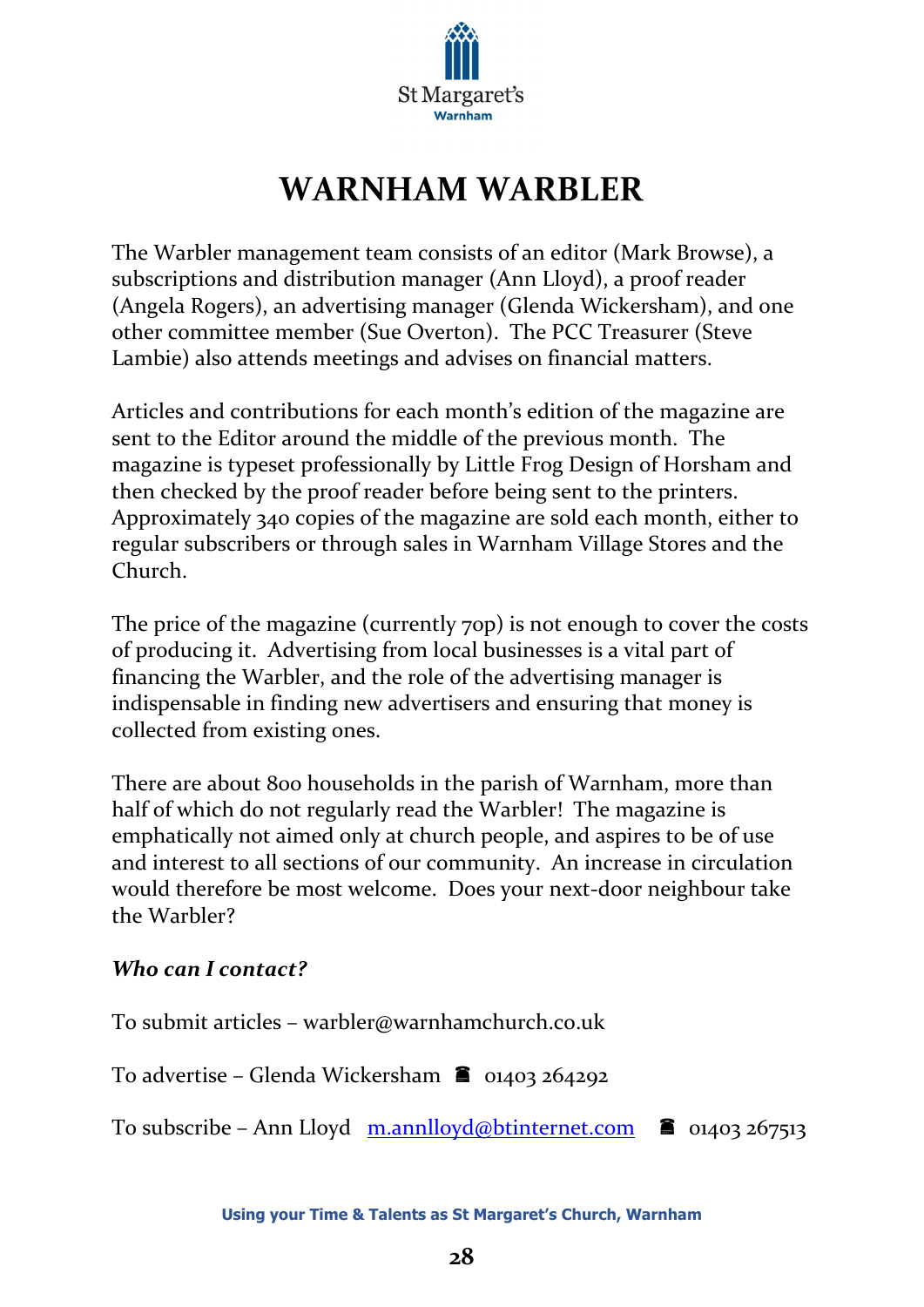

# <span id="page-29-0"></span>**WARBLER PROOF READING AND COLLECTION**

In October/November the deadline and publication dates for the Warbler are worked out for the following calendar year. This timetable is given to the Editor, Vicar and Delivery Co-ordinator.

### *What do we do?*

The monthly commitment is as follows:

The proof copy is sent to the proof reader by e-mail on the Tuesday after the deadline. There is a 24-hour turn-around for the corrected version. The finished magazines are collected from the typesetter the following Tuesday afternoon (i.e. 10 days after the Saturday deadline). They are taken to the church that afternoon.

The standby team consists of two proof readers and one collector. This is generally sufficient if the usual person is unavailable.

# *Who can I contact?*

Jo Browse :  $\frac{\text{iobrowse@outlook.com}}{\text{iobrowse}}$  07530 123473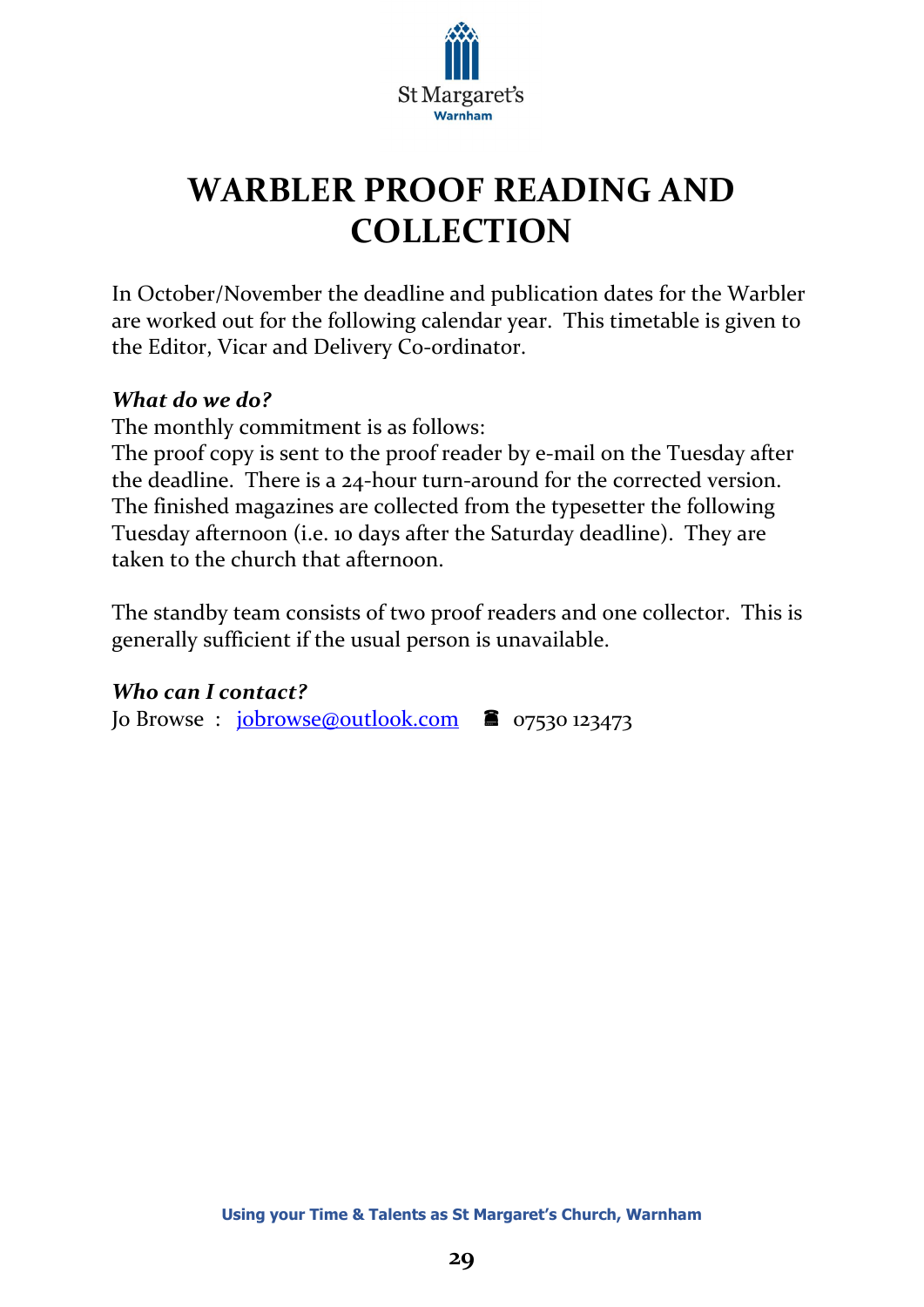

# **CHURCH BAZAAR**

#### <span id="page-30-0"></span>*What do we do?*

The St Margaret's Church Bazaar is an annual fundraising event for the church, but so much more than that. It is one of the big social gatherings of the year for the village. We have lots of different stalls and I can proudly say that everything in the room is given including the hire of the hall.

We set up on the Friday afternoon and the Bazaar runs on the first Saturday of December.

#### *What would be expected of you?*

There is a wide variety of tasks including setting up, running or helping with stalls, catering and clearing up at the end. We all work as a team and it is great fun to be involved.

We would love any help towards the bazaar whether it be giving or whether you feel you can help on the Friday or the Saturday. If you are at all interested, please get in touch.

# *Who can I contact?*

Caroline Lucas [caroline.lucas@warnhampark.com](mailto:caroline.lucas@warnhampark.com)  $\bullet$  01403 256713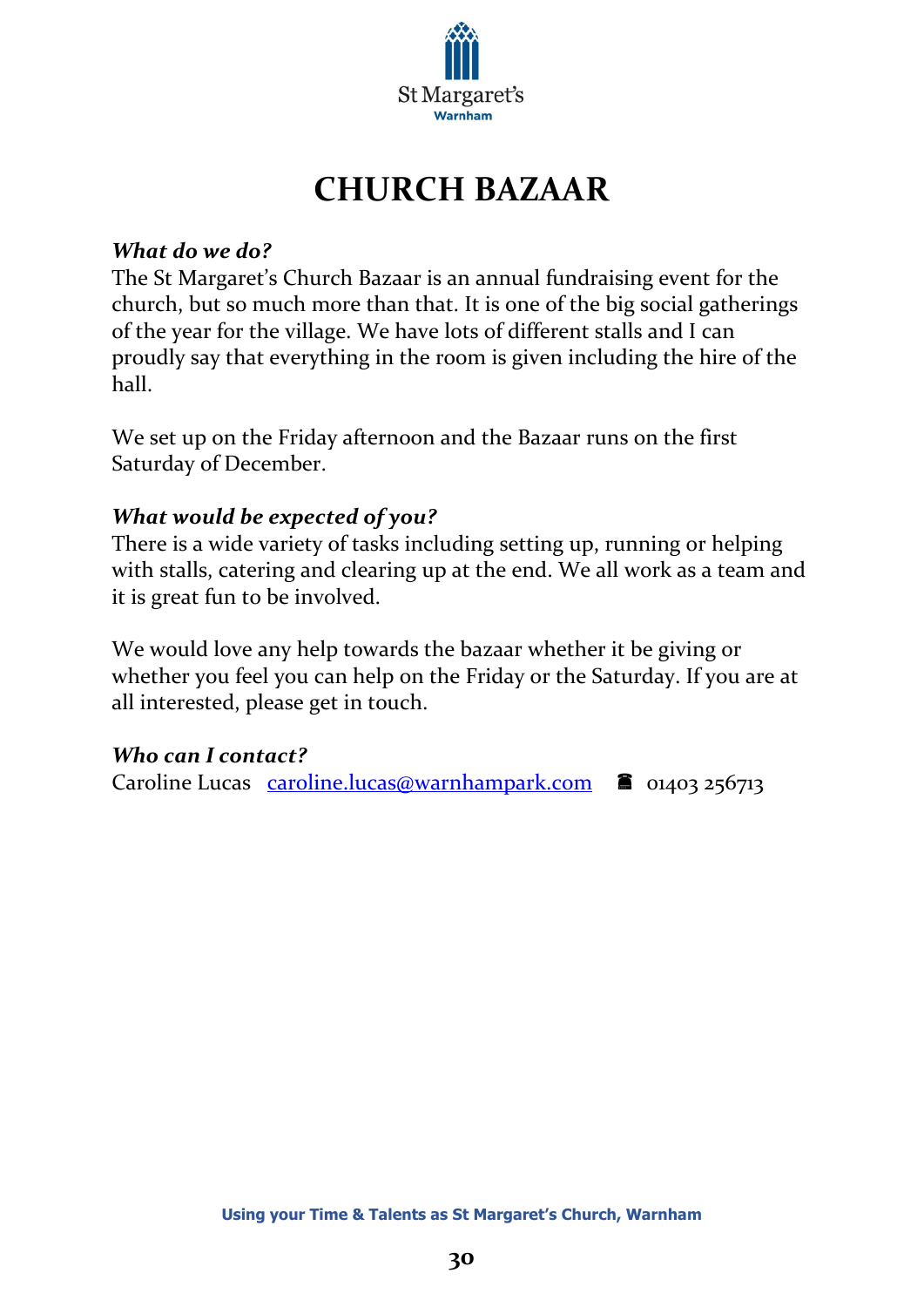

# **COFFEE / TEA AFTER CHURCH**

### <span id="page-31-0"></span>*What do we do?*

*After* the 10.00am Sunday Service, in the Parish Room, tea and coffee are provided which is enjoyed by many of the congregation as part of church life. For several years teams of two helpers have served these refreshments on a monthly rota.

# *What would be expected of you?*

It would be much appreciated if new volunteers would be willing to help on a regular or an occasional basis to give the long-term regular helpers a break. If you would like to help in this important part of church fellowship please get in touch.

### *Who can I contact?***:**

Mandy Tanswell  $\bullet$  01403 260139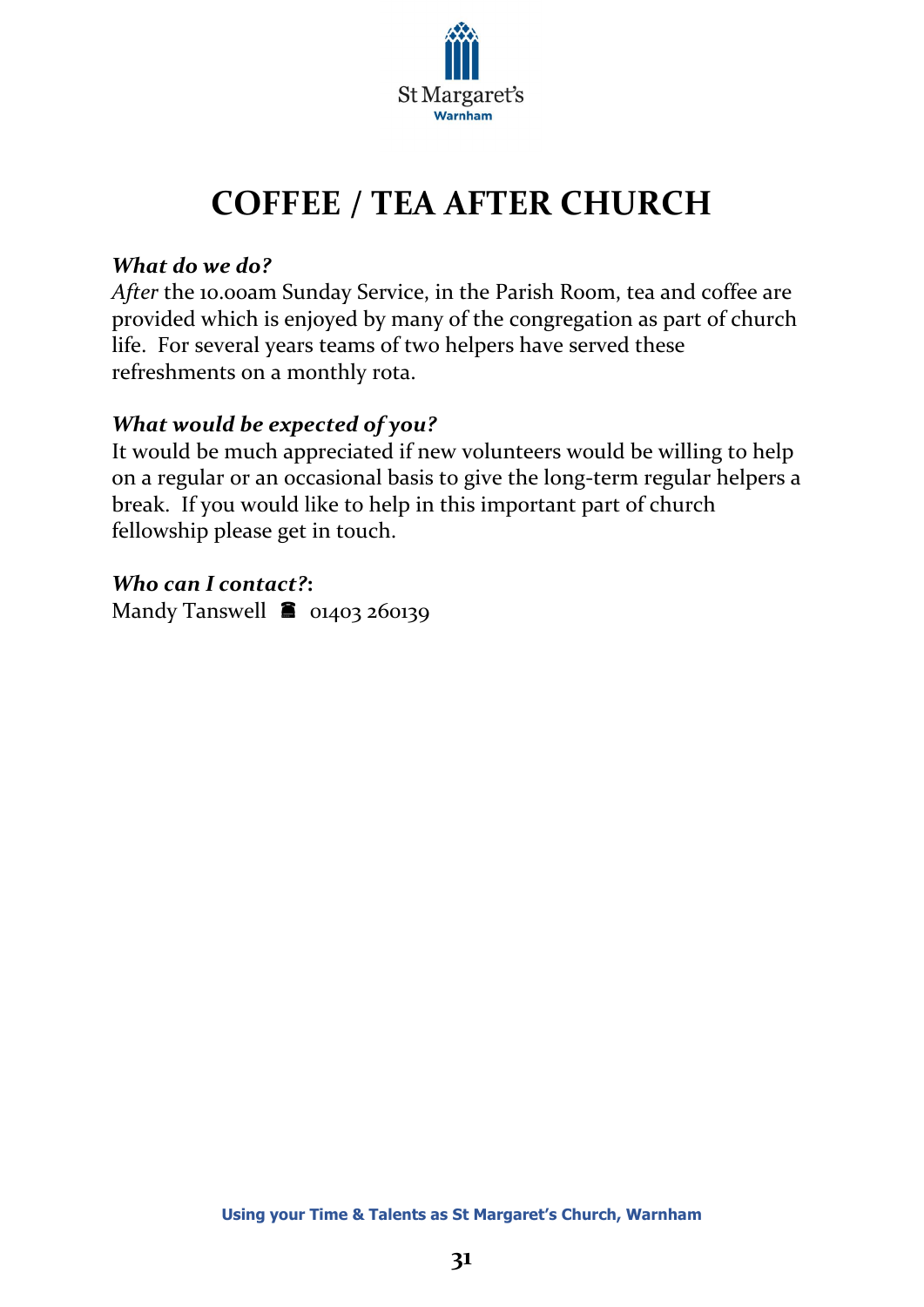

# **LENT LUNCHES**

#### <span id="page-32-0"></span>*What do we do?*

The Lent Lunches take place on all the Fridays in Lent except Good Friday. The lunches are held in the Parish Room from 12noon to 2.00pm during which a simple meal of soup, bread and cheese is served. We nominate a charity every year to support, usually alternating between a local and a national charity. All the money we charge for the lunches goes to the chosen charity for that year. For example, in 2016 we raised over £500 for the Flood Victims of Cumbria.

### *What would be expected of you?*

A team of three or four people arrive at 11.00am and bring with them their homemade soup, bread and cheese etc, and then set up the tables before serving the lunches.

We would appreciate any help with making soup and serving at lunches.

#### *Who can I contact?*

Caroline Lucas [caroline.lucas@warnhampark.com](mailto:caroline.lucas@warnhampark.com)  $\bullet$  01403 256713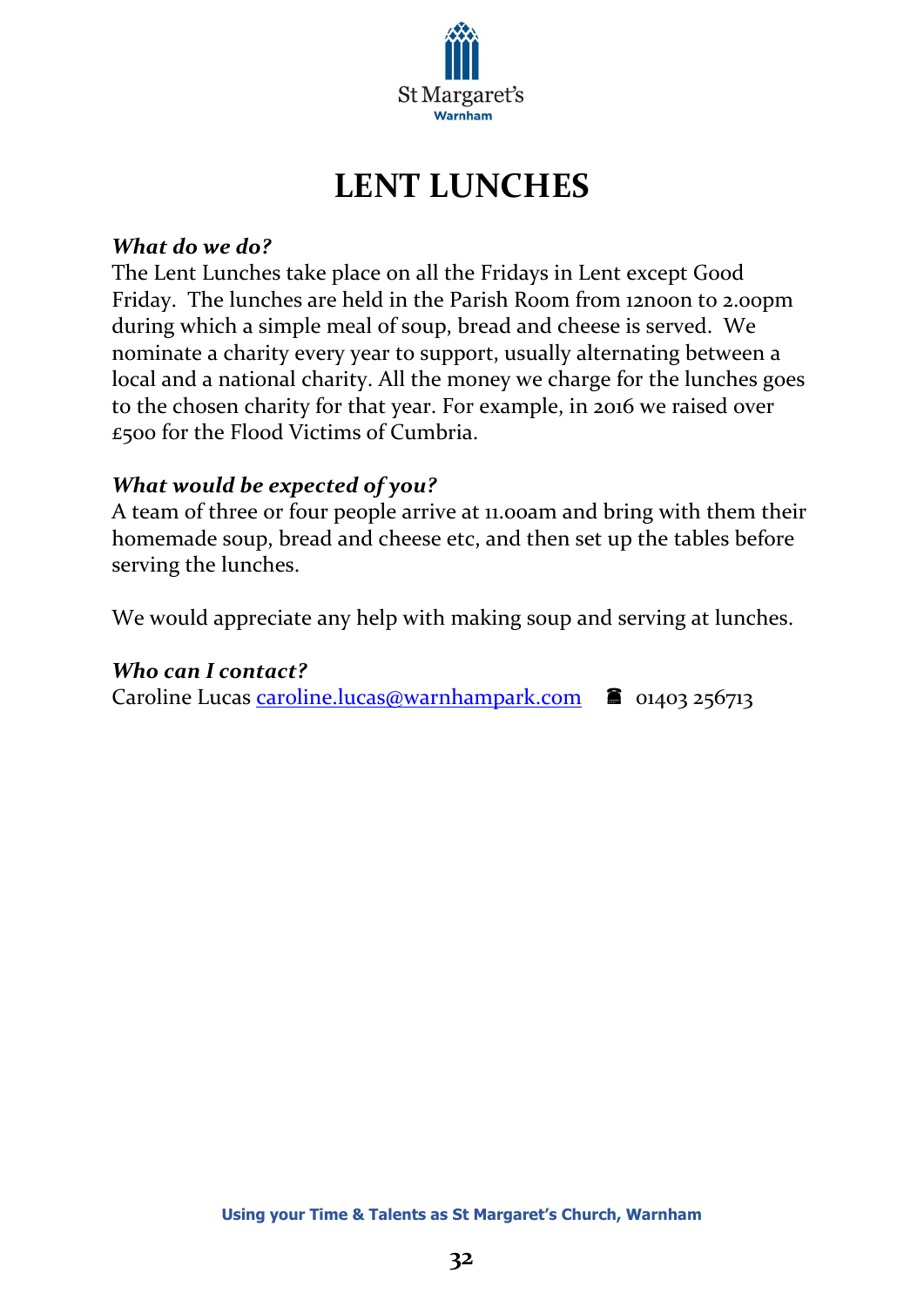

# **LUNCH CLUB**

### <span id="page-33-0"></span>*What do we do?*

The lunch club meets on the second Wednesday of each month, with a break during Lent when Lent lunches are available. A main course, dessert and tea/coffee are served where members can meet their friends, relax and chat.

# *What would be expected of you?*

There are a number of ways in which people can help:

- cooking either the main course or the dessert for about 30 in their own kitchen
- bringing and returning members who need transport

We are entirely dependent on our voluntary helpers and all expenses are paid. The aim is to ask each individual for help no more than twice a year. To achieve this we need more helpers. If you feel you can help in any way please get in touch.

# *Who can I contact?*

Mandy Tanswell  $\bullet$  01403 260139 Margaret Perkins  $\bullet$  01403 266735 [m.perkins42@btinternet.com](mailto:m.perkins42@btinternet.com)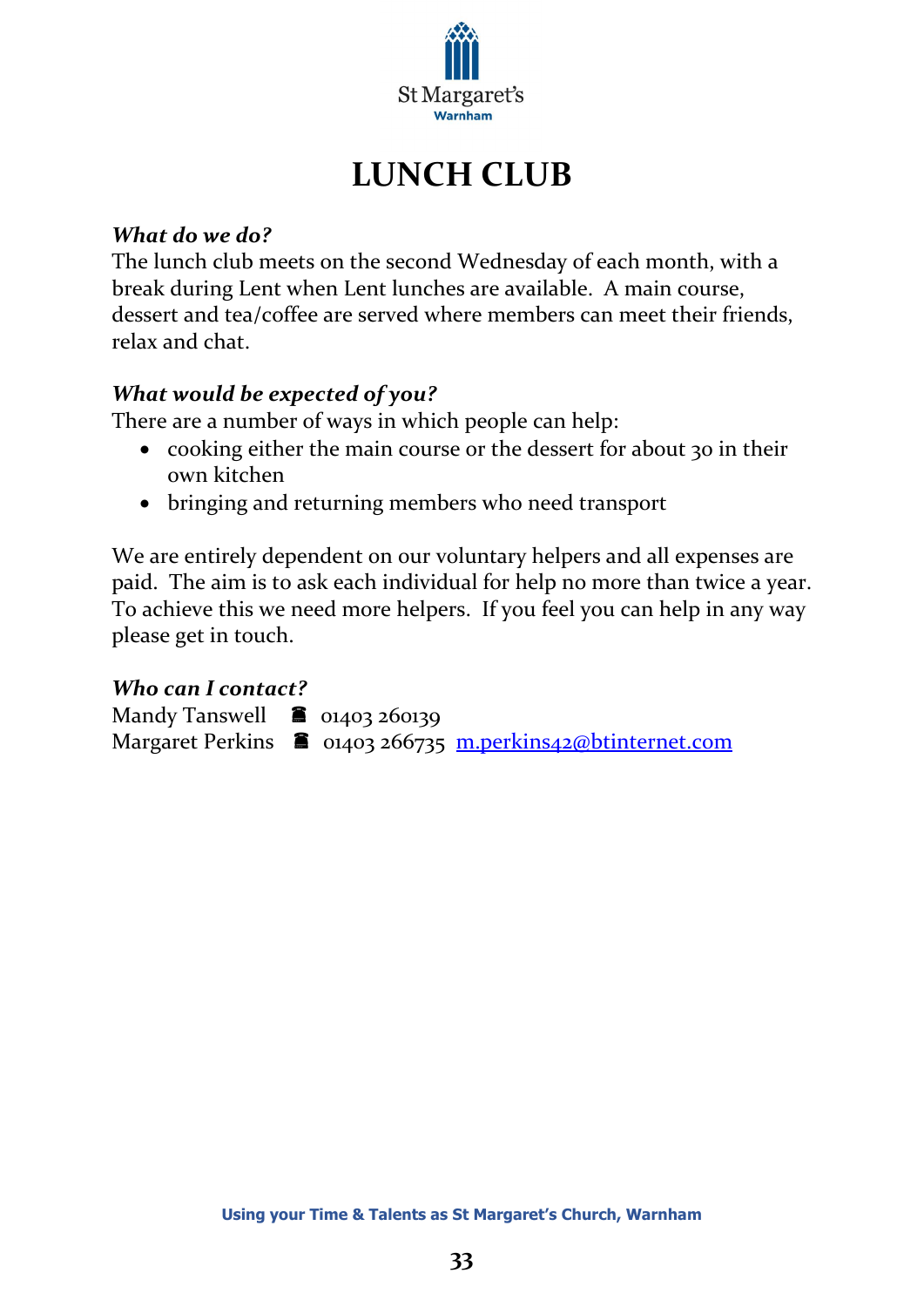

# **SOCIAL COMMITTEE**

#### <span id="page-34-0"></span>*What do we do?*

The purpose of the Social Committee is to have a team in place who are willing to mastermind any social event for the church, be it welcoming newcomers, providing mince pies after the Nine Lessons and Carols, or making arrangements for a visit from the Bishop. Whatever the event we will gather a team to produce the food (cooked at home or bought), to serve and to wash up.

We welcome any new help using the skills best suited to you. The larger the team, the less frequently we will be called upon!

### *Who can I contact?*

Ros Parkerl  $\frac{ros.mccall@parsonsbrook.co.uk}{3}$  07799 645198